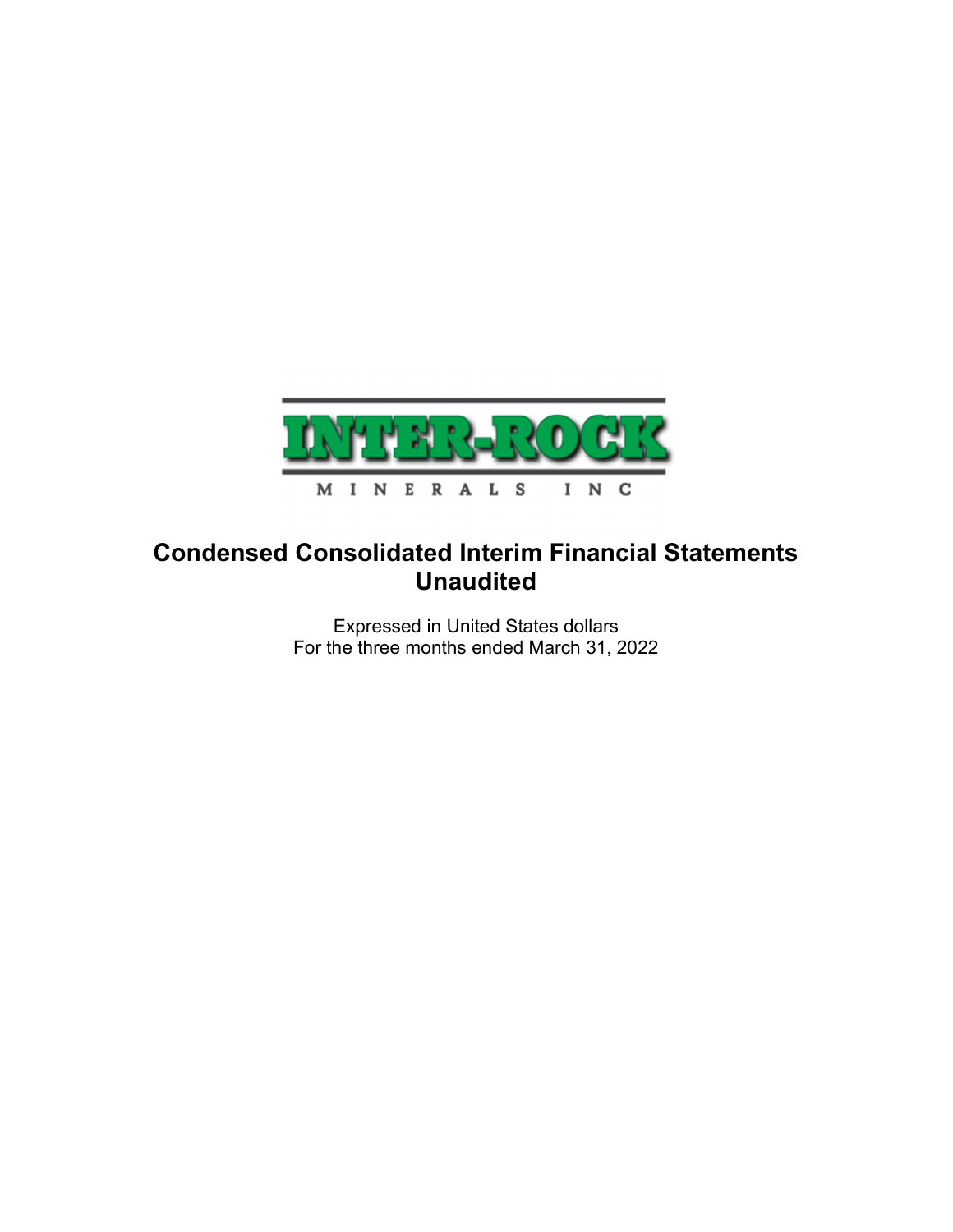## NOTICE OF NO AUDITOR REVIEW OF CONDENSED CONSOLIDATED INTERIM FINANCIAL STATEMENTS

Under National Instrument 51-102, Part 4, subsection 4.3(3)(a), if an auditor has not performed a review of the condensed consolidated interim financial statements, they must be accompanied by a notice indicating that the financial statements have not been reviewed by an auditor.

The accompanying unaudited condensed consolidated interim financial statements of the Company have been prepared by, and are the responsibility of the Company's management. The Company's independent auditor has not performed a review of these financial statements.

## INTER-ROCK MINERALS INC. MAY 26, 2022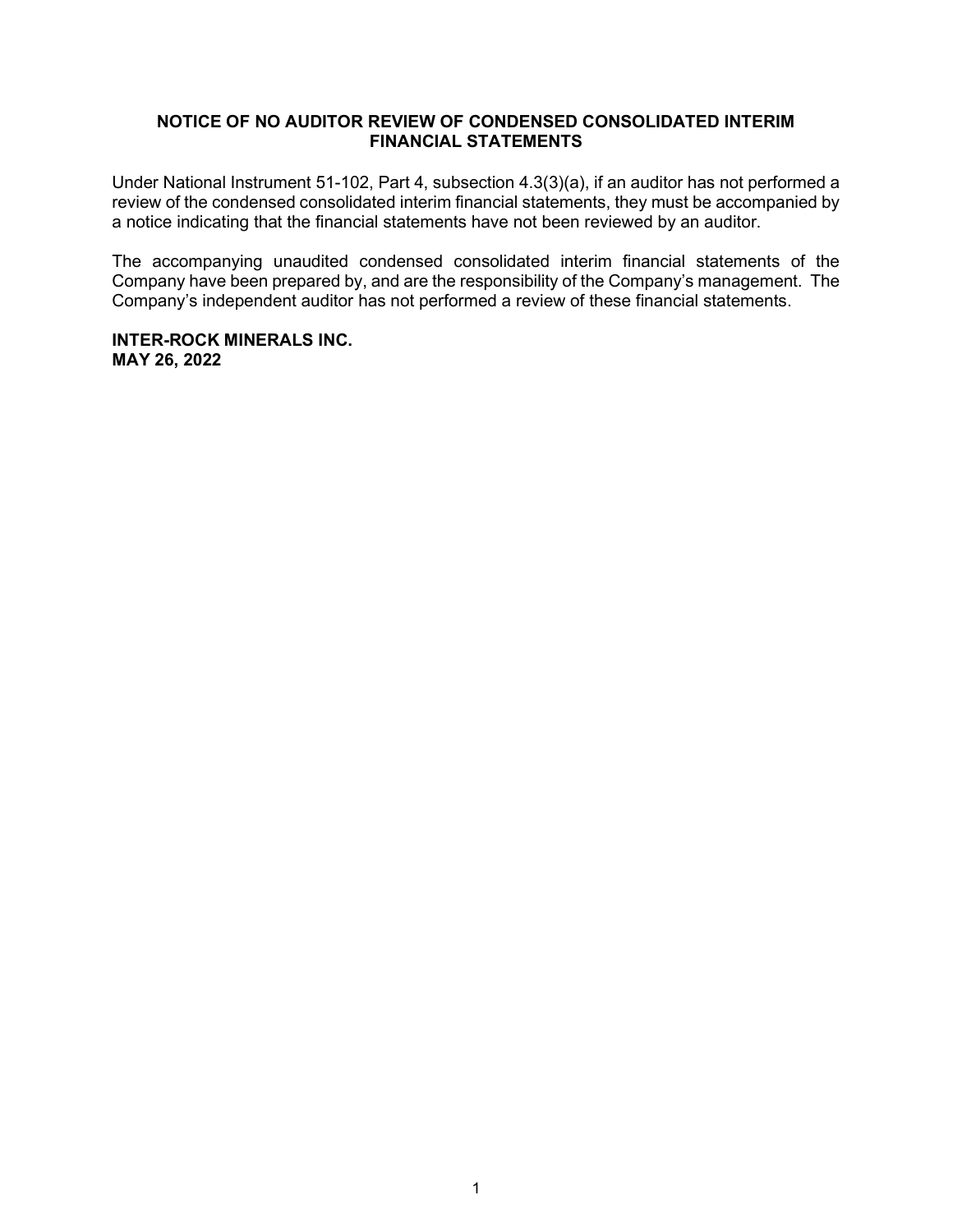| <b>Inter-Rock Minerals Inc.</b><br><b>Condensed Consolidated Interim Balance Sheets</b><br>(Expressed in thousands of United States Dollars)<br>March 31,<br>December 31,<br><b>UNAUDITED</b><br>2022<br>2021<br>Note<br>\$<br>\$<br><b>ASSETS</b><br><b>Current assets</b><br>Cash<br>2,266<br>4,279<br>8,832<br>5,161<br>Accounts receivable<br>$\overline{7}$<br>1,624<br>Inventories<br>2,238<br>Prepaid expenses and other assets<br>691<br>1,110<br>Assets held for sale<br>6,595<br>16,756<br><b>Total Current Assets</b><br>16,040<br>Non-current assets<br>Deferred tax asset<br>262<br>8<br>2,354<br>Properties, plant and equipment<br>2,388<br>9<br>Intangible assets<br>1,287<br>1,368<br>9<br>Goodwill<br>1,808<br>1,808<br>22,548<br><b>Total Assets</b><br>21,523<br><b>LIABILITIES AND EQUITY</b><br><b>Current liabilities</b><br>Accounts payable and accrued liabilities<br>7,987<br>4,345<br>Current portion of long term debt<br>1,316<br>10<br>815<br>Current portion of lease obligations<br>330<br>11<br>310<br>Liabilities held for sale<br>3,837<br>9,112<br>9,828<br><b>Total Current Liabilities</b> |                         |
|-----------------------------------------------------------------------------------------------------------------------------------------------------------------------------------------------------------------------------------------------------------------------------------------------------------------------------------------------------------------------------------------------------------------------------------------------------------------------------------------------------------------------------------------------------------------------------------------------------------------------------------------------------------------------------------------------------------------------------------------------------------------------------------------------------------------------------------------------------------------------------------------------------------------------------------------------------------------------------------------------------------------------------------------------------------------------------------------------------------------------------------|-------------------------|
|                                                                                                                                                                                                                                                                                                                                                                                                                                                                                                                                                                                                                                                                                                                                                                                                                                                                                                                                                                                                                                                                                                                                   |                         |
|                                                                                                                                                                                                                                                                                                                                                                                                                                                                                                                                                                                                                                                                                                                                                                                                                                                                                                                                                                                                                                                                                                                                   |                         |
|                                                                                                                                                                                                                                                                                                                                                                                                                                                                                                                                                                                                                                                                                                                                                                                                                                                                                                                                                                                                                                                                                                                                   |                         |
|                                                                                                                                                                                                                                                                                                                                                                                                                                                                                                                                                                                                                                                                                                                                                                                                                                                                                                                                                                                                                                                                                                                                   |                         |
|                                                                                                                                                                                                                                                                                                                                                                                                                                                                                                                                                                                                                                                                                                                                                                                                                                                                                                                                                                                                                                                                                                                                   |                         |
|                                                                                                                                                                                                                                                                                                                                                                                                                                                                                                                                                                                                                                                                                                                                                                                                                                                                                                                                                                                                                                                                                                                                   |                         |
|                                                                                                                                                                                                                                                                                                                                                                                                                                                                                                                                                                                                                                                                                                                                                                                                                                                                                                                                                                                                                                                                                                                                   |                         |
|                                                                                                                                                                                                                                                                                                                                                                                                                                                                                                                                                                                                                                                                                                                                                                                                                                                                                                                                                                                                                                                                                                                                   |                         |
|                                                                                                                                                                                                                                                                                                                                                                                                                                                                                                                                                                                                                                                                                                                                                                                                                                                                                                                                                                                                                                                                                                                                   |                         |
|                                                                                                                                                                                                                                                                                                                                                                                                                                                                                                                                                                                                                                                                                                                                                                                                                                                                                                                                                                                                                                                                                                                                   |                         |
|                                                                                                                                                                                                                                                                                                                                                                                                                                                                                                                                                                                                                                                                                                                                                                                                                                                                                                                                                                                                                                                                                                                                   |                         |
|                                                                                                                                                                                                                                                                                                                                                                                                                                                                                                                                                                                                                                                                                                                                                                                                                                                                                                                                                                                                                                                                                                                                   |                         |
|                                                                                                                                                                                                                                                                                                                                                                                                                                                                                                                                                                                                                                                                                                                                                                                                                                                                                                                                                                                                                                                                                                                                   |                         |
|                                                                                                                                                                                                                                                                                                                                                                                                                                                                                                                                                                                                                                                                                                                                                                                                                                                                                                                                                                                                                                                                                                                                   |                         |
|                                                                                                                                                                                                                                                                                                                                                                                                                                                                                                                                                                                                                                                                                                                                                                                                                                                                                                                                                                                                                                                                                                                                   |                         |
|                                                                                                                                                                                                                                                                                                                                                                                                                                                                                                                                                                                                                                                                                                                                                                                                                                                                                                                                                                                                                                                                                                                                   |                         |
|                                                                                                                                                                                                                                                                                                                                                                                                                                                                                                                                                                                                                                                                                                                                                                                                                                                                                                                                                                                                                                                                                                                                   |                         |
|                                                                                                                                                                                                                                                                                                                                                                                                                                                                                                                                                                                                                                                                                                                                                                                                                                                                                                                                                                                                                                                                                                                                   |                         |
|                                                                                                                                                                                                                                                                                                                                                                                                                                                                                                                                                                                                                                                                                                                                                                                                                                                                                                                                                                                                                                                                                                                                   |                         |
|                                                                                                                                                                                                                                                                                                                                                                                                                                                                                                                                                                                                                                                                                                                                                                                                                                                                                                                                                                                                                                                                                                                                   |                         |
|                                                                                                                                                                                                                                                                                                                                                                                                                                                                                                                                                                                                                                                                                                                                                                                                                                                                                                                                                                                                                                                                                                                                   |                         |
|                                                                                                                                                                                                                                                                                                                                                                                                                                                                                                                                                                                                                                                                                                                                                                                                                                                                                                                                                                                                                                                                                                                                   |                         |
|                                                                                                                                                                                                                                                                                                                                                                                                                                                                                                                                                                                                                                                                                                                                                                                                                                                                                                                                                                                                                                                                                                                                   |                         |
|                                                                                                                                                                                                                                                                                                                                                                                                                                                                                                                                                                                                                                                                                                                                                                                                                                                                                                                                                                                                                                                                                                                                   |                         |
|                                                                                                                                                                                                                                                                                                                                                                                                                                                                                                                                                                                                                                                                                                                                                                                                                                                                                                                                                                                                                                                                                                                                   |                         |
|                                                                                                                                                                                                                                                                                                                                                                                                                                                                                                                                                                                                                                                                                                                                                                                                                                                                                                                                                                                                                                                                                                                                   |                         |
|                                                                                                                                                                                                                                                                                                                                                                                                                                                                                                                                                                                                                                                                                                                                                                                                                                                                                                                                                                                                                                                                                                                                   |                         |
|                                                                                                                                                                                                                                                                                                                                                                                                                                                                                                                                                                                                                                                                                                                                                                                                                                                                                                                                                                                                                                                                                                                                   |                         |
|                                                                                                                                                                                                                                                                                                                                                                                                                                                                                                                                                                                                                                                                                                                                                                                                                                                                                                                                                                                                                                                                                                                                   |                         |
|                                                                                                                                                                                                                                                                                                                                                                                                                                                                                                                                                                                                                                                                                                                                                                                                                                                                                                                                                                                                                                                                                                                                   |                         |
|                                                                                                                                                                                                                                                                                                                                                                                                                                                                                                                                                                                                                                                                                                                                                                                                                                                                                                                                                                                                                                                                                                                                   | Non-current liabilities |
| Long term debt<br>10<br>280<br>76                                                                                                                                                                                                                                                                                                                                                                                                                                                                                                                                                                                                                                                                                                                                                                                                                                                                                                                                                                                                                                                                                                 |                         |
| Lease obligations<br>11<br>422<br>356                                                                                                                                                                                                                                                                                                                                                                                                                                                                                                                                                                                                                                                                                                                                                                                                                                                                                                                                                                                                                                                                                             |                         |
| Deferred tax liability<br>672<br>26                                                                                                                                                                                                                                                                                                                                                                                                                                                                                                                                                                                                                                                                                                                                                                                                                                                                                                                                                                                                                                                                                               |                         |
| Asset retirement obligation<br>12<br>26<br>13<br>Series A preferred shares<br>3,417<br>3,417                                                                                                                                                                                                                                                                                                                                                                                                                                                                                                                                                                                                                                                                                                                                                                                                                                                                                                                                                                                                                                      |                         |
| 13,973<br><b>Total Liabilities</b><br>13,659                                                                                                                                                                                                                                                                                                                                                                                                                                                                                                                                                                                                                                                                                                                                                                                                                                                                                                                                                                                                                                                                                      |                         |
|                                                                                                                                                                                                                                                                                                                                                                                                                                                                                                                                                                                                                                                                                                                                                                                                                                                                                                                                                                                                                                                                                                                                   |                         |
| Equity                                                                                                                                                                                                                                                                                                                                                                                                                                                                                                                                                                                                                                                                                                                                                                                                                                                                                                                                                                                                                                                                                                                            |                         |
| Share capital<br>14<br>5,791<br>5,791                                                                                                                                                                                                                                                                                                                                                                                                                                                                                                                                                                                                                                                                                                                                                                                                                                                                                                                                                                                                                                                                                             |                         |
| Contributed surplus<br>315<br>315                                                                                                                                                                                                                                                                                                                                                                                                                                                                                                                                                                                                                                                                                                                                                                                                                                                                                                                                                                                                                                                                                                 |                         |
| Retained earnings<br>2,469<br>1,758                                                                                                                                                                                                                                                                                                                                                                                                                                                                                                                                                                                                                                                                                                                                                                                                                                                                                                                                                                                                                                                                                               |                         |
| 8,575<br><b>Total Equity</b><br>7,864                                                                                                                                                                                                                                                                                                                                                                                                                                                                                                                                                                                                                                                                                                                                                                                                                                                                                                                                                                                                                                                                                             |                         |
| <b>Total Liabilities and Equity</b><br>22,548<br>21,523                                                                                                                                                                                                                                                                                                                                                                                                                                                                                                                                                                                                                                                                                                                                                                                                                                                                                                                                                                                                                                                                           |                         |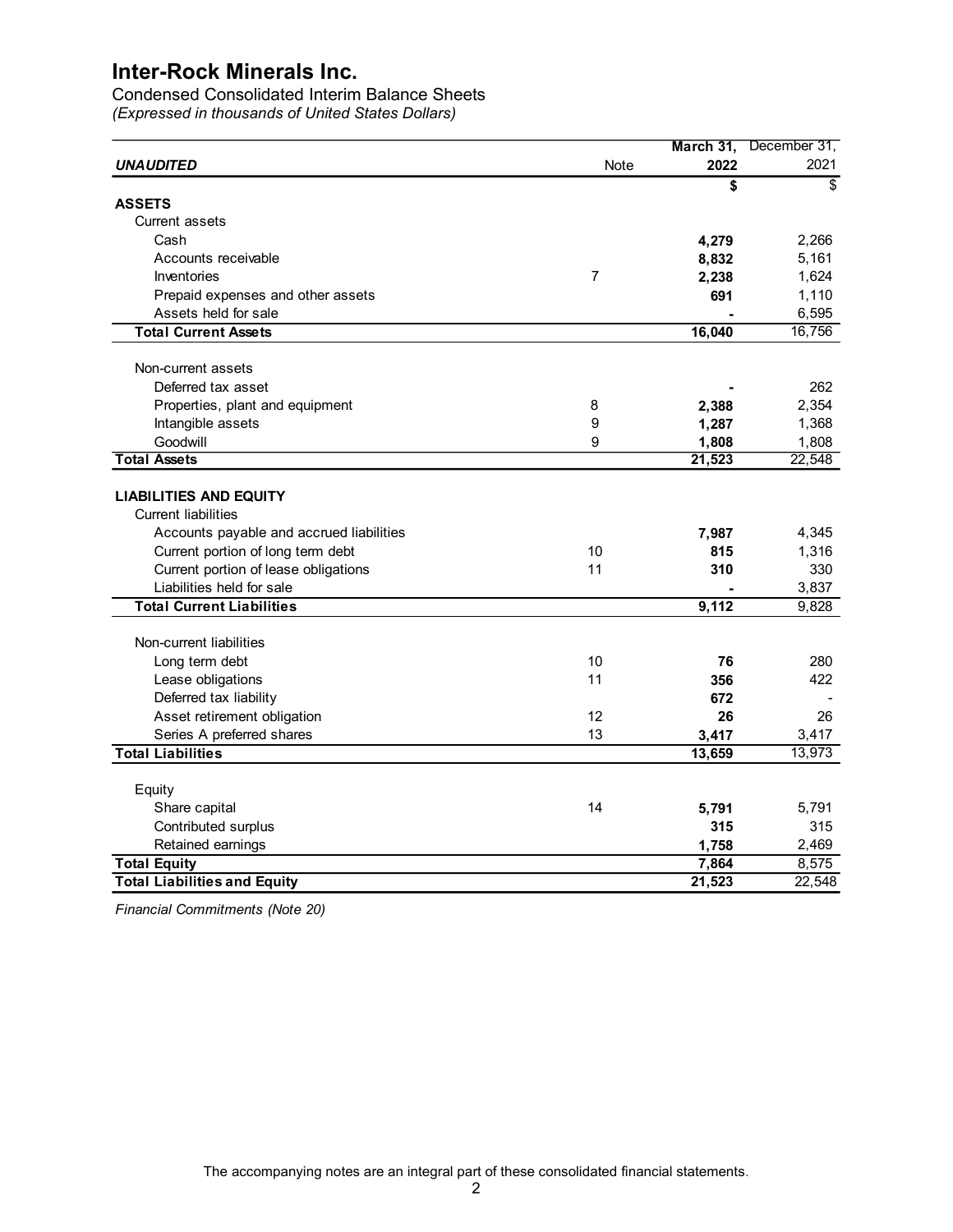|                                                                                    |                  |                          | March 31,<br>2021          |
|------------------------------------------------------------------------------------|------------------|--------------------------|----------------------------|
| <b>UNAUDITED</b>                                                                   | Note             | March 31,<br>2022        | (restated)                 |
|                                                                                    |                  | \$                       | \$                         |
| <b>REVENUE</b>                                                                     | 6, 18            | 17,553                   | 16,871                     |
|                                                                                    |                  |                          |                            |
| <b>COST OF SALES</b>                                                               |                  |                          |                            |
| Operating costs                                                                    | 6                | 15,342                   | 14,861                     |
| <b>GROSS PROFIT</b>                                                                |                  | 2,211                    | 2,010                      |
| <b>OPERATING EXPENSES</b>                                                          |                  |                          |                            |
| Gain on sale of asset                                                              | 5                | (613)                    |                            |
| Selling, general and administrative                                                | 6                | 1,656                    | 1,215                      |
| Amortization and depletion                                                         | 8                | 140                      | 133                        |
| Amortization of intangible assets                                                  | $\boldsymbol{9}$ | 81                       | 82                         |
| <b>INCOME BEFORE FINANCING COSTS</b>                                               |                  | 1,264                    | 580                        |
| <b>FINANCING COSTS</b>                                                             |                  |                          |                            |
| Interest on debt and lease obligations<br><b>INCOME FROM CONTINUING OPERATIONS</b> | 10, 11           | 32                       | 44                         |
| <b>BEFORE INCOME TAXES</b>                                                         |                  | 915                      | 536                        |
|                                                                                    |                  |                          |                            |
| <b>INCOME TAXES</b>                                                                |                  |                          |                            |
| Current                                                                            |                  | 75                       | 30                         |
|                                                                                    |                  | 75                       | $\overline{30}$            |
| NET INCOME AND COMPREHENSIVE INCOME<br>FROM CONTINUING OPERATIONS                  |                  |                          |                            |
|                                                                                    |                  | 840                      | 506                        |
| NET (LOSS) AND COMPREHENSIVE (LOSS)                                                |                  |                          |                            |
| FROM DISCONTINUED OPERATIONS                                                       | 5                |                          | (100)                      |
| NET INCOME AND COMPREHENSIVE INCOME                                                |                  | 840                      | 406                        |
| Basic income per share                                                             | 15               | 0.04                     | 0.02                       |
| Diluted income per share                                                           | 15               | 0.02                     | 0.01                       |
|                                                                                    |                  |                          |                            |
| Weighted average number of shares outstanding                                      |                  |                          |                            |
| <b>Basic</b><br><b>Diluted</b>                                                     |                  | 22,305,560<br>39,442,540 | 22, 384, 186<br>39,521,166 |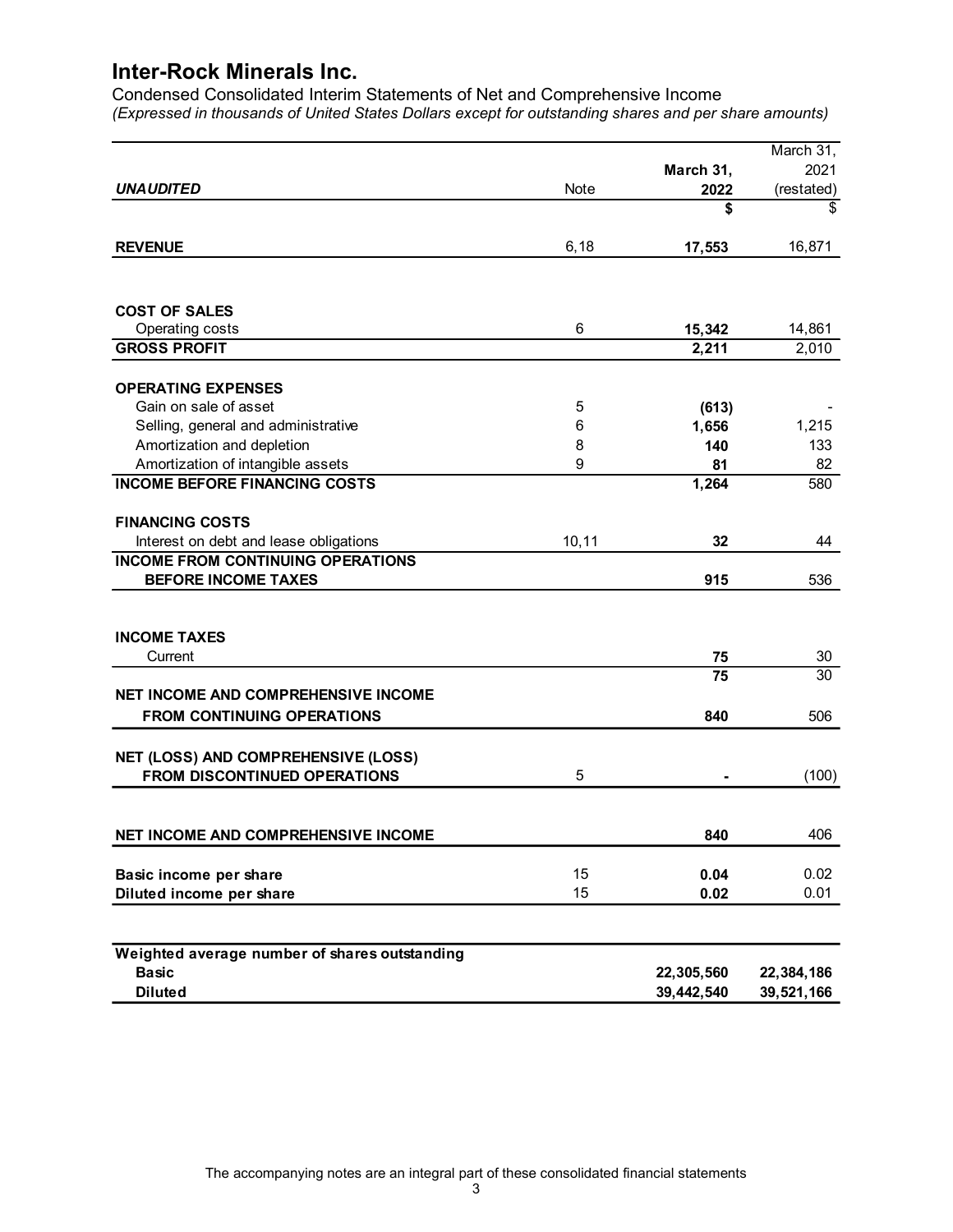| <b>Inter-Rock Minerals Inc.</b><br>Condensed Consolidated Interim Statements of Changes in Equity |              |                          |                 |              |
|---------------------------------------------------------------------------------------------------|--------------|--------------------------|-----------------|--------------|
|                                                                                                   |              |                          |                 |              |
|                                                                                                   |              |                          |                 |              |
|                                                                                                   |              |                          |                 |              |
|                                                                                                   |              |                          |                 |              |
|                                                                                                   |              |                          |                 |              |
|                                                                                                   |              |                          |                 |              |
|                                                                                                   |              |                          |                 |              |
|                                                                                                   |              |                          |                 |              |
|                                                                                                   |              |                          |                 |              |
| (Expressed in thousands of United States Dollars)                                                 |              |                          |                 |              |
|                                                                                                   |              |                          |                 |              |
|                                                                                                   |              |                          |                 |              |
|                                                                                                   |              |                          |                 |              |
|                                                                                                   | <b>Share</b> |                          |                 |              |
|                                                                                                   |              |                          |                 |              |
|                                                                                                   | Capital      | <b>Contributed</b>       | Retained        |              |
|                                                                                                   | (Note 14)    | <b>Surplus</b>           | <b>Earnings</b> | Total        |
|                                                                                                   | \$           | \$                       | \$              | \$.          |
|                                                                                                   |              |                          |                 |              |
|                                                                                                   |              |                          |                 |              |
|                                                                                                   |              |                          |                 |              |
|                                                                                                   | 5,794        | 315                      |                 |              |
| Balance, December 31, 2020                                                                        |              |                          | 1,168           | 7,277        |
| Net income and comprehensive income                                                               | (2)          | $\overline{\phantom{a}}$ | $\overline{a}$  | (2)          |
| Shares purchased for cancellation                                                                 |              | $\blacksquare$           | 406             | 406          |
| Balance, March 31, 2021                                                                           | 5,792        | 315                      | 1,574           | 7,681        |
|                                                                                                   |              |                          |                 |              |
|                                                                                                   |              |                          |                 |              |
| Balance, December 31, 2021                                                                        | 5,791        | 315                      | 2,469           | 8,575        |
| Prior year cumulative subsidiary losses                                                           |              | $\blacksquare$           | (1,551)         | (1,551)      |
|                                                                                                   | -            | $\sim$                   |                 |              |
| Net income and comprehensive income<br>Balance, March 31, 2022                                    | 5,791        | 315                      | 840<br>1,758    | 840<br>7,864 |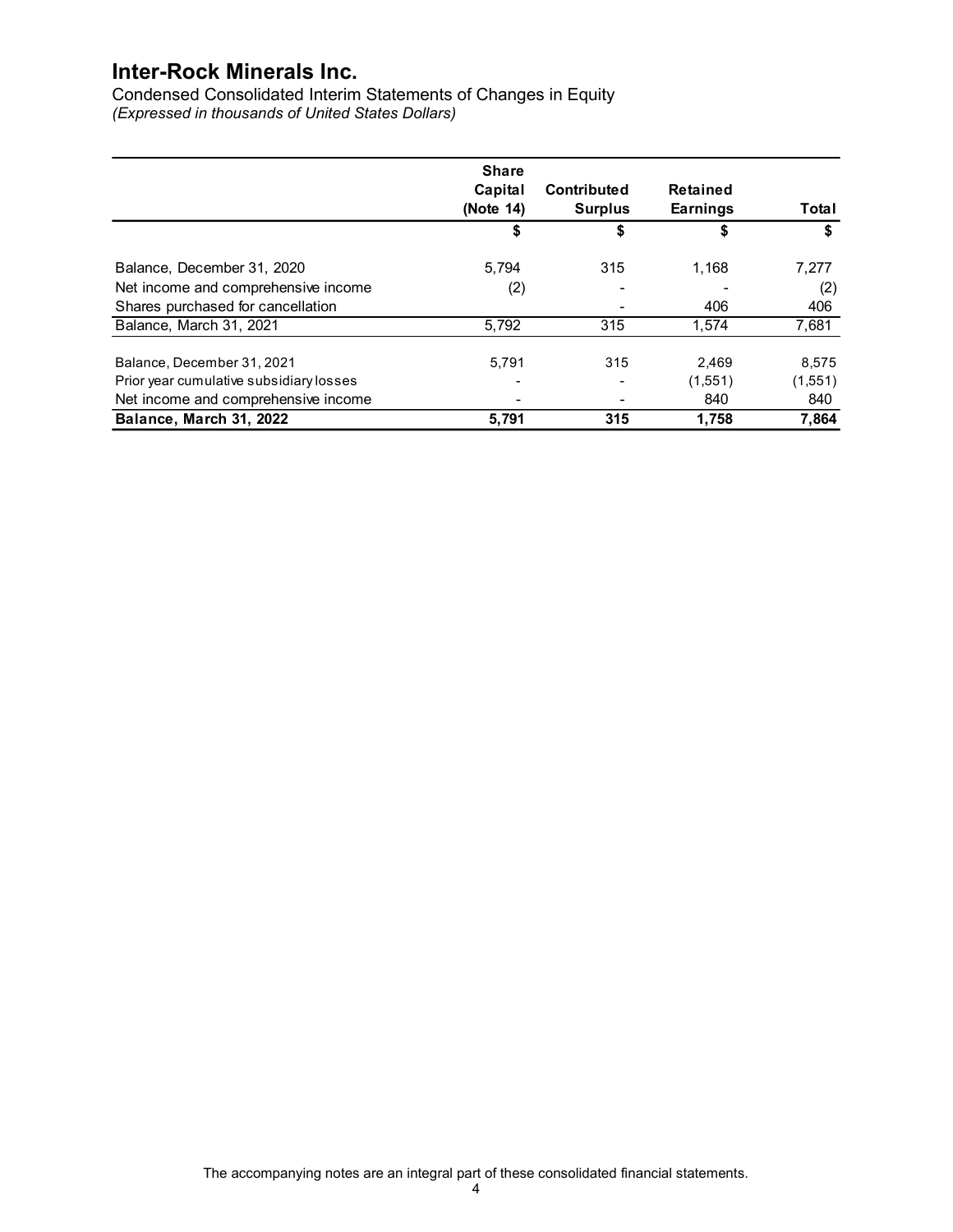Condensed Consolidated Interim Statements of Cash Flows (Expressed in thousands of United States Dollars)

|                                                     |      | March 31, | March 31,          |
|-----------------------------------------------------|------|-----------|--------------------|
| <b>UNAUDITED</b>                                    | Note | 2022      | 2021<br>(restated) |
|                                                     |      | \$        | \$                 |
| CASH PROVIDED BY (USED IN) OPERATIONS               |      |           |                    |
| Net income                                          |      | 840       | 406                |
| Items not affecting cash                            |      |           |                    |
| Amortization and depletion                          |      | 140       | 133                |
| Amortization of intangible assets                   |      | 81        | 82                 |
| Interest expense                                    |      | 32        | 44                 |
| Gain on sale of asset                               |      | (613)     |                    |
| Loss from discontinued operations                   |      |           | 100                |
|                                                     |      | 480       | 765                |
| Net changes in non-cash working capital             |      |           |                    |
| Accounts receivable                                 |      | (3,671)   | (212)              |
| Inventories                                         |      | (614)     | (61)               |
| Prepaid expenses                                    |      | 419       | (8)                |
| Accounts payable and accrued liabilities            |      | 3,642     | 179                |
| Cash generated by continuing operating activities   |      | 256       | 663                |
| Cash generated by discontinued operating activities |      |           | 192                |
| Net cash from investing activities                  |      | 256       | 855                |
|                                                     |      |           |                    |
| <b>INVESTING</b>                                    |      |           |                    |
| Purchase of properties, plant and equipment         | 8    | (140)     | (40)               |
| Cash used in continuing investing activities        |      | (140)     | (40)               |
| Cash used in discontinued investing activities      |      |           | (531)              |
| Net cash used in investing activities               |      | (140)     | (571)              |
| <b>FINANCING</b>                                    |      |           |                    |
|                                                     |      |           |                    |
| Interest paid                                       |      | (32)      | (44)               |
| Net proceeds from sale of asset                     | 10   | 3,530     |                    |
| Repayment of long term debt                         | 10   | (698)     | (249)              |
| Repayment of lease obligations                      | 11   | (86)      | (71)               |
| Shares purchased for cancellation                   | 14   |           | (2)                |
| Cash provided by continuing financing activities    |      | 2,714     | (366)              |
| Cash used in discontinued financing activities      |      | (817)     | 259                |
| Net cash provided by financing activities           |      | 1,897     | (107)              |
|                                                     |      |           |                    |
| Net change in cash                                  |      | 2,013     | 177                |
| Cash, beginning of the period                       |      | 2,266     | 2,072              |
| Cash, end of the period                             |      | 4,279     | 2,249              |
|                                                     |      |           |                    |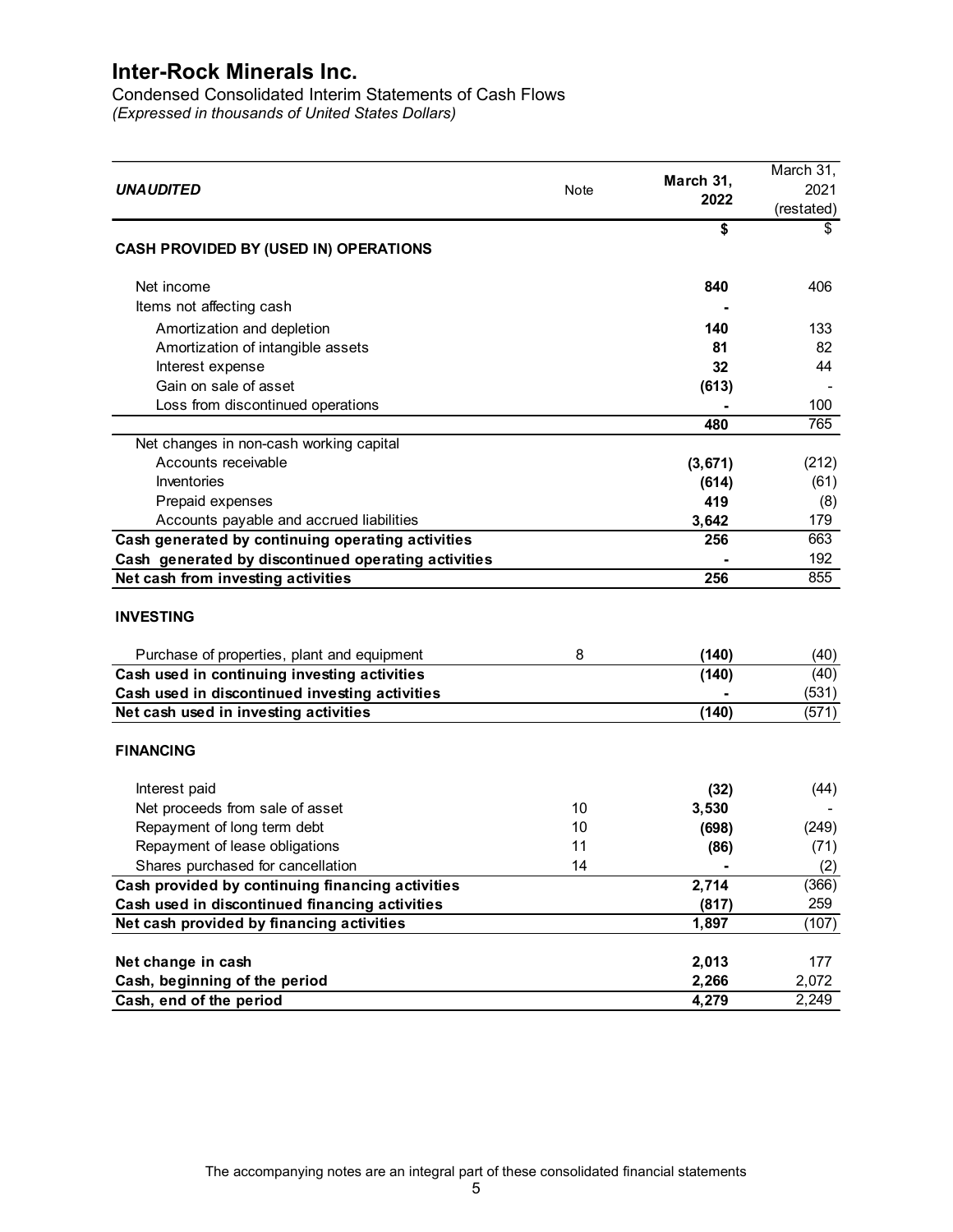Notes to the Condensed Consolidated Interim Financial Statements For the periods ended March 31, 2022 and 2021 (Expressed in thousands of United States Dollars except for per share information)

## 1. CORPORATE INFORMATION

Inter-Rock Minerals Inc. ("Inter-Rock" or the "Company") is domiciled in Canada and is continued under the Business Corporations Act (Ontario). The Company's office is located at 2 Toronto Street, Suite 500 Toronto, Ontario, M5C 2B6, Canada. The Company's shares are traded on the TSX Venture Exchange under the symbol "IRO".

Inter-Rock owns two operating businesses: Papillon Agricultural Company Inc. ("Papillon") and MIN-AD, Inc. ("MIN-AD"). Papillon is a US based marketer and distributor of toll manufactured premium dairy feed nutritional supplements, including MIN-AD's products. MIN-AD is engaged in the production and marketing of high purity dolomite and clay, primarily to the animal feed industry in the United States.

## 2. BASIS OF PRESENTATION

#### 2.1 Statement of compliance

These condensed consolidated interim financial statements have been prepared in accordance with the International Financial Reporting Standards ("IFRS") as issued by the International Accounting Standards Board ("IASB"). These condensed consolidated interim financial statements should be read in conjunction with the Company's audited annual consolidated financial statements for the year ended December 31, 2021 prepared, in accordance with IAS as issued by the international Accounting Standards Board ("IASB".)

#### 2.2 Basis of measurement

The condensed consolidated interim financial statements have been prepared on the historical cost basis except for certain financial instruments, which are measured at fair value, as explained in the accounting policies set out in Note 3 of the Company's audited financial statements for the year ended December 31, 2021.

## 2.3 Basis of consolidation

The condensed consolidated interim financial statements include the accounts of the Company and the following wholly-owned subsidiaries:

| <b>Entity</b>                      | <b>Place of Incorporation</b> | Ownership |
|------------------------------------|-------------------------------|-----------|
| Secret Pass Gold Inc.              | United States                 | 100%      |
| MIN-AD Inc.                        | United States                 | 100%      |
| Papillon Agricultural LLC          | United States                 | 100%      |
| Papillon Agricultural Company Inc. | United States                 | 100%      |

## 2.4 Functional currency and currency of presentation

These condensed consolidated interim financial statements are presented in United States dollars, which is the functional currency of the Company and all its subsidiaries. Transactions denominated in currencies other than the functional currency are recorded in the functional currency using the spot rate on the transaction date, and revalued using the exchange rate in effect at the end of each reporting date. Monetary assets and liabilities denominated in foreign currencies are translated at the rate of exchange prevailing at the reporting date. Non-monetary assets and liabilities are translated at the historical rate. Exchange gains and losses are included in the condensed consolidated interim statements of income and comprehensive income for the period.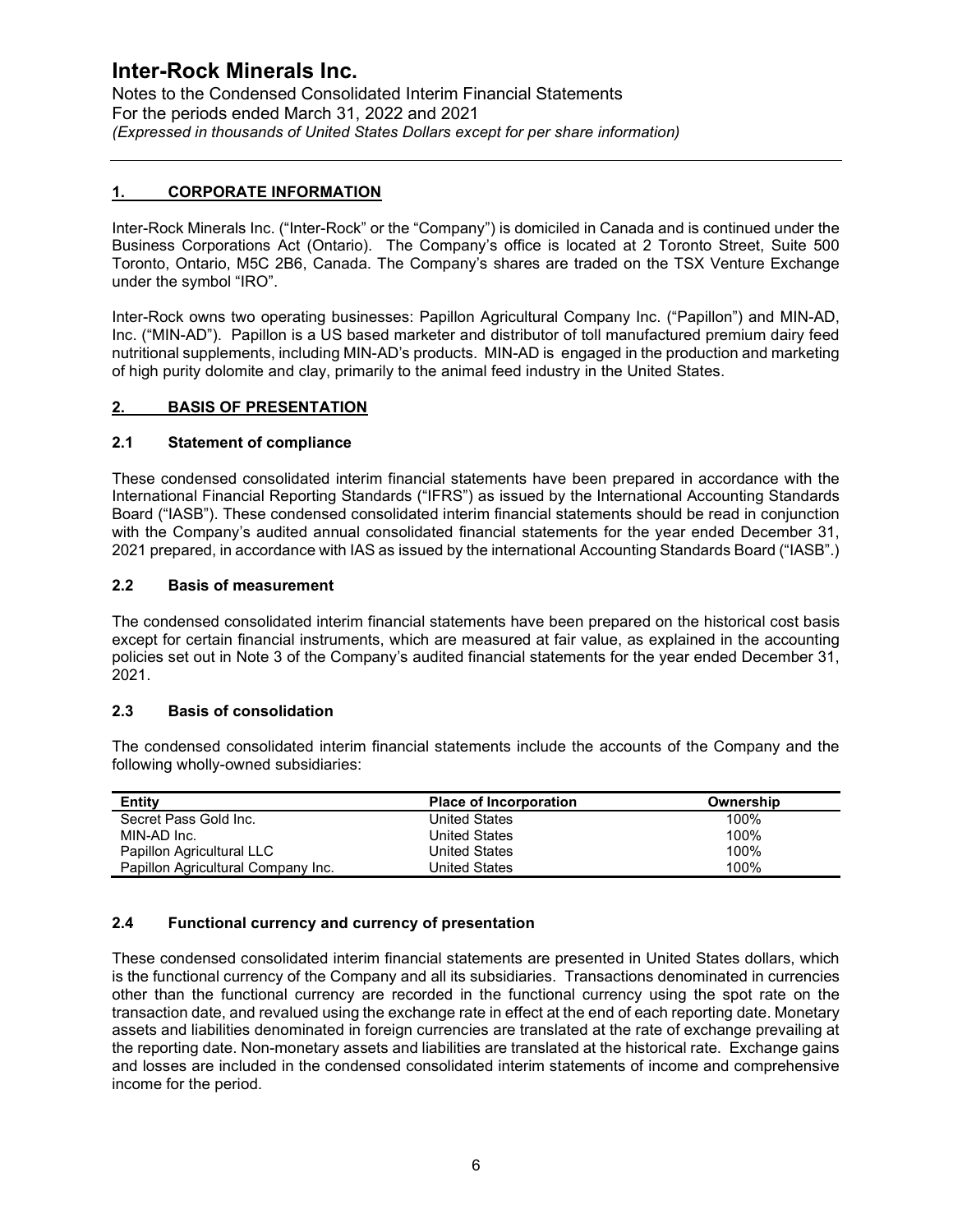Notes to the Condensed Consolidated Interim Financial Statements For the periods ended March 31, 2022 and 2021 (Expressed in thousands of United States Dollars except for per share information)

## 3. SIGNIFICANT ACCOUNTING POLICIES

The condensed consolidated interim financial statements reflect the accounting policies applied by the Company in its audited financial statements for the year ended December 31, 2021. The Company's significant accounting policies are presented in Note 3 in the audited consolidated financial statements for the year ended December 31, 2021.

## 4. JUDGMENTS AND ESTIMATES

The preparation of the Company's condensed consolidated interim financial statements in conformity with IFRS requires management to make judgments, estimates and assumptions that affect the reported amounts of assets and liabilities at the date of the condensed consolidated interim financial statements and reported amounts of revenue and expenses during the reporting period. Estimates and assumptions are continually evaluated and are based on management's experience and other factors, including expectations of future events that are believed to be reasonable under the circumstances. However, actual results could differ from these estimates.

## 5. MILL CREEK SALE

## 6. SUBSIDIARIES AND BUSINESS SEGMENTS

| by the Company in Note 4 of its audited consolidated financial statements for the year ended December<br>31, 2021.                                                                                                                                                                                                                                                                                                                                                                                                                                       | These condensed consolidated interim financial statements reflect the judgements and estimates outlined |      |  |
|----------------------------------------------------------------------------------------------------------------------------------------------------------------------------------------------------------------------------------------------------------------------------------------------------------------------------------------------------------------------------------------------------------------------------------------------------------------------------------------------------------------------------------------------------------|---------------------------------------------------------------------------------------------------------|------|--|
| 5.<br><b>MILL CREEK SALE</b>                                                                                                                                                                                                                                                                                                                                                                                                                                                                                                                             |                                                                                                         |      |  |
| On February 9 2022, Inter-Rock closed the sale of its Oklahoma based dolomite business, Mill Creek<br>Dolomite LLC ("Mill Creek"). The business was sold to United States Lime & Minerals Inc. for U.S.\$6.40<br>million in cash, excluding Mill Creek debt and accrued interest of U.S.\$2.24 million that was repaid at closing<br>with a portion of the proceeds of the sale in accordance with the terms of the sale agreement. After the<br>repayment of debt and working capital adjustments, the Company received net cash of U.S.\$3.31 million. |                                                                                                         |      |  |
| 6.<br><b>SUBSIDIARIES AND BUSINESS SEGMENTS</b>                                                                                                                                                                                                                                                                                                                                                                                                                                                                                                          |                                                                                                         |      |  |
|                                                                                                                                                                                                                                                                                                                                                                                                                                                                                                                                                          |                                                                                                         |      |  |
| Inter-Rock has two operating businesses. Each business is an operating segment for financial reporting<br>purposes. Certain costs are managed on a consolidated basis and are therefore not reflected in segment<br>income. Operating segments of the Company are as follows:                                                                                                                                                                                                                                                                            |                                                                                                         |      |  |
|                                                                                                                                                                                                                                                                                                                                                                                                                                                                                                                                                          |                                                                                                         |      |  |
| Name of subsidiary                                                                                                                                                                                                                                                                                                                                                                                                                                                                                                                                       | Country of<br>incorporation                                                                             |      |  |
| MIN-AD Inc.                                                                                                                                                                                                                                                                                                                                                                                                                                                                                                                                              | <b>United States</b>                                                                                    | 100% |  |

Segment earnings correspond to each business' earnings from operations. The Company's management reporting system evaluates performance based on a number of factors; however, the primary profitability measure is the earnings from operations before depreciation, amortization, net financing income or expense and income taxes ("EBITDA").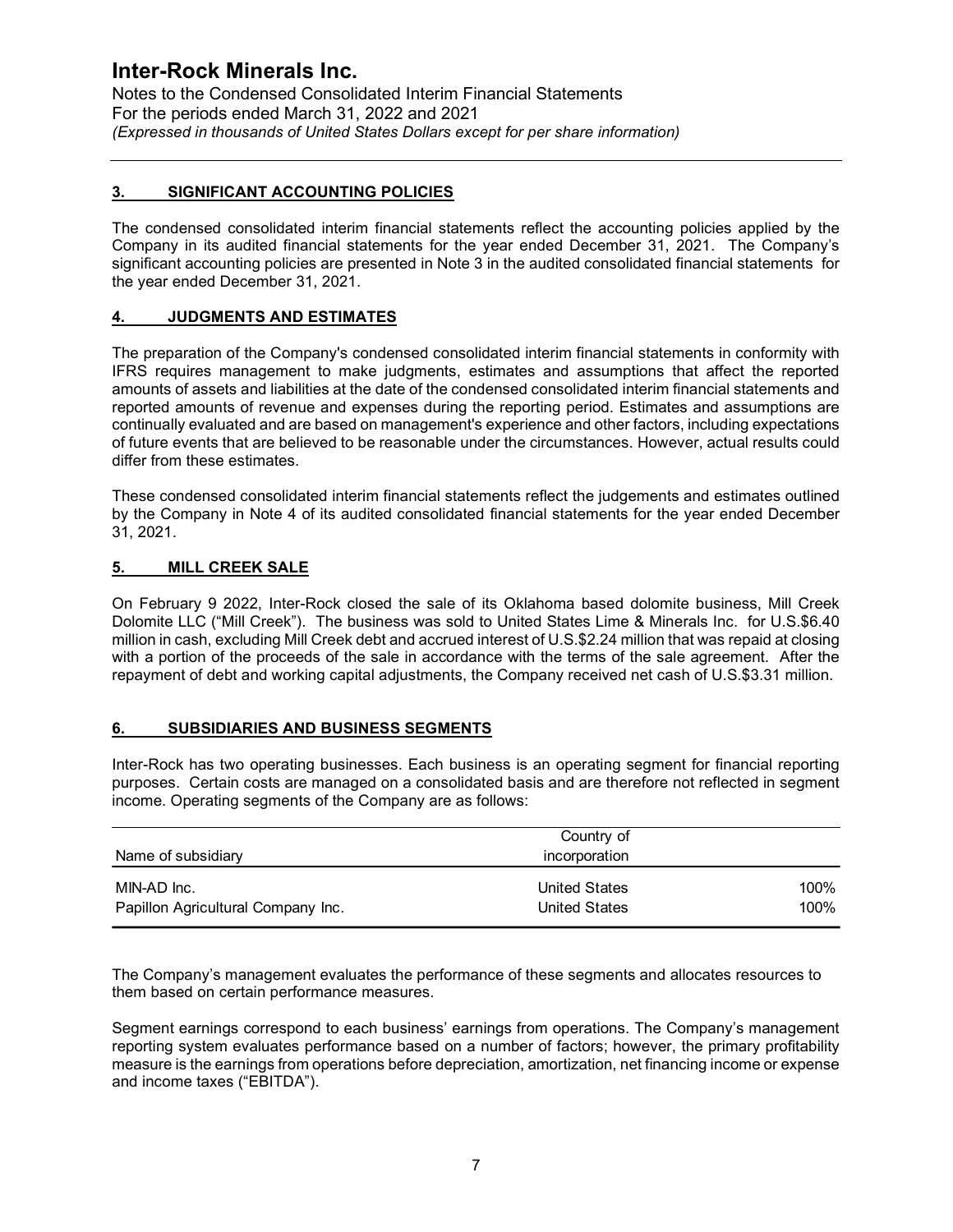## 6. SUBSIDIARIES AND BUSINESS SEGMENTS (CONT'D)

|                                                                 | For the periods ended March 31, 2022 and 2021 | (Expressed in thousands of United States Dollars except for per share information) | Notes to the Condensed Consolidated Interim Financial Statements |                           |              |
|-----------------------------------------------------------------|-----------------------------------------------|------------------------------------------------------------------------------------|------------------------------------------------------------------|---------------------------|--------------|
| <u>6.</u><br><b>SUBSIDIARIES AND BUSINESS SEGMENTS (CONT'D)</b> |                                               |                                                                                    |                                                                  |                           |              |
| Segment operating results are as follows:                       |                                               |                                                                                    |                                                                  |                           |              |
| Period ended March 31, 2022                                     | <b>MIN-AD</b>                                 | Papillon                                                                           | Other                                                            | <b>Eliminations</b>       | <b>Total</b> |
| <b>REVENUE</b>                                                  |                                               |                                                                                    |                                                                  |                           |              |
| Internal sales                                                  | 1,117                                         | 16,436                                                                             |                                                                  |                           | 17,553       |
| External sales                                                  | 898                                           | 41                                                                                 | 150                                                              | (1,089)                   |              |
| <b>COST OF SALES</b>                                            |                                               |                                                                                    |                                                                  |                           |              |
| Operating costs                                                 | 1,614                                         | 14,625                                                                             |                                                                  | (897)                     | 15,342       |
| <b>GROSS PROFIT</b>                                             | 401                                           | 1,852                                                                              | 150                                                              | (192)                     | 2,211        |
|                                                                 |                                               |                                                                                    |                                                                  |                           |              |
| <b>OPERATING EXPENSES</b>                                       |                                               |                                                                                    |                                                                  |                           |              |
| Gain on sale of asset                                           | (613)                                         | $\overline{\phantom{a}}$                                                           | $\blacksquare$                                                   |                           | (613)        |
| Selling, general & administration                               | 350                                           | 1,280                                                                              | 452                                                              | (426)                     | 1,656        |
| Amortization and depletion                                      | 90                                            | 11                                                                                 | 39                                                               |                           | 140          |
| Amortization of intangible assets                               | $\blacksquare$<br>574                         | 81<br>480                                                                          | $\blacksquare$<br>(341)                                          | 234                       | 81<br>1,264  |
| <b>INCOME (LOSS) BEFORE FINANCING</b>                           |                                               |                                                                                    |                                                                  |                           |              |
| <b>FINANCING COSTS</b>                                          |                                               |                                                                                    |                                                                  |                           |              |
| Interest on debt and lease obligations                          | 18                                            | 15                                                                                 | $\overline{a}$                                                   | (3)                       | 32           |
| INCOME (LOSS) BEFORE INCOME TAXES                               | 556                                           | 465                                                                                | (343)                                                            | 237                       | 915          |
|                                                                 |                                               |                                                                                    |                                                                  |                           |              |
| <b>INCOME TAXES</b>                                             |                                               |                                                                                    |                                                                  |                           |              |
| Current                                                         | $\overline{\phantom{a}}$                      | 75                                                                                 | $\overline{\phantom{a}}$                                         | $\blacksquare$            | 75           |
| NET COMPREHENSIVE INCOME (LOSS)                                 | 556                                           | 390                                                                                | (343)                                                            | 237                       | 840          |
|                                                                 |                                               |                                                                                    |                                                                  |                           |              |
|                                                                 |                                               |                                                                                    |                                                                  |                           |              |
| As at March 31, 2022                                            | <b>MIN-AD</b>                                 | <b>Papillon</b>                                                                    |                                                                  | <b>Other Eliminations</b> | Total        |
|                                                                 |                                               |                                                                                    |                                                                  |                           |              |
| <b>ASSETS</b>                                                   |                                               |                                                                                    |                                                                  |                           |              |
| <b>Current assets</b>                                           | 3,343                                         | 12,256                                                                             | 689                                                              | (248)                     | 16,040       |
| Non-current assets                                              | 1,981                                         | 3,398                                                                              | 104                                                              | $\blacksquare$            | 5,483        |
|                                                                 | 5,324                                         | 15,654                                                                             | 793                                                              | (248)                     | 21,523       |
|                                                                 |                                               |                                                                                    |                                                                  |                           |              |
| <b>LIABILITIES</b>                                              |                                               |                                                                                    |                                                                  |                           |              |
| <b>Current liabilities</b>                                      | 1,023                                         | 7,949                                                                              | 388                                                              | (248)                     | 9,112        |
| Non-current liabilities                                         | 182                                           | 276                                                                                | 4,089                                                            | $\blacksquare$            | 4,547        |
|                                                                 | 1,205                                         | 8,225                                                                              | 4,477                                                            | (248)                     | 13,659       |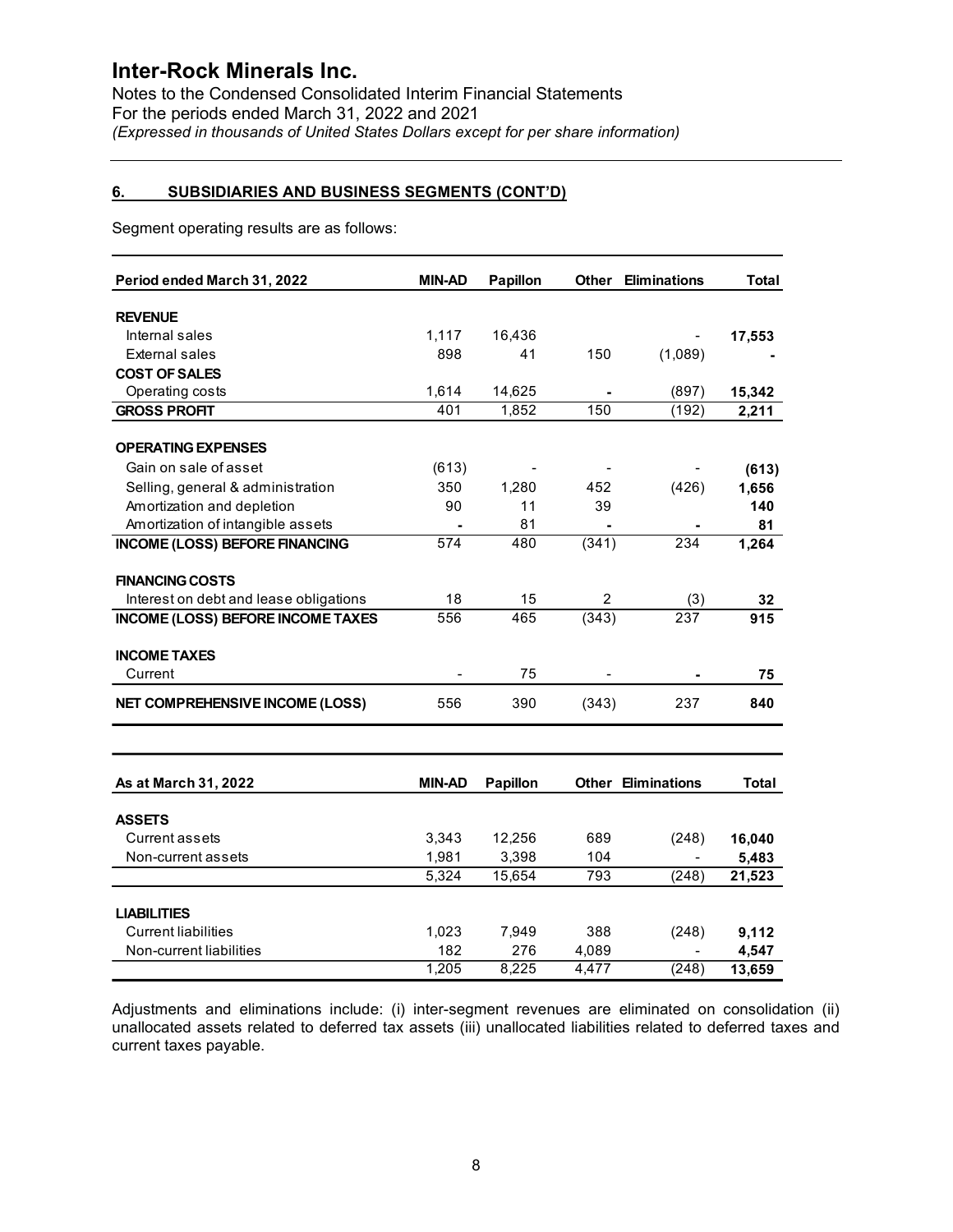## 6. SUBSIDIARIES AND BUSINESS SEGMENTS (CONT'D)

| <b>Inter-Rock Minerals Inc.</b>                                                    |              |                          |                        |                          |                          |              |
|------------------------------------------------------------------------------------|--------------|--------------------------|------------------------|--------------------------|--------------------------|--------------|
| Notes to the Condensed Consolidated Interim Financial Statements                   |              |                          |                        |                          |                          |              |
| For the periods ended March 31, 2022 and 2021                                      |              |                          |                        |                          |                          |              |
| (Expressed in thousands of United States Dollars except for per share information) |              |                          |                        |                          |                          |              |
| 6.<br><b>SUBSIDIARIES AND BUSINESS SEGMENTS (CONT'D)</b>                           |              |                          |                        |                          |                          |              |
| Segment balances for the prior period are as follows:                              |              |                          |                        |                          |                          |              |
|                                                                                    |              |                          |                        |                          | Elimi-                   |              |
| Period ended March 31, 2021                                                        |              |                          | <b>MIN-AD Papillon</b> | <b>Other</b>             | nations                  | <b>Total</b> |
| <b>REVENUE</b>                                                                     |              |                          |                        |                          |                          |              |
| Internal sales                                                                     |              | 854                      | 44                     | 162                      | (1,060)                  |              |
| External sales                                                                     |              | 1,116                    | 15,755                 |                          | $\blacksquare$           | 16,871       |
| <b>COST OF SALES</b>                                                               |              |                          |                        |                          |                          |              |
| Operating costs                                                                    |              | 1,457                    | 14,108                 | $\blacksquare$           | (704)                    | 14,861       |
| <b>GROSS PROFIT</b>                                                                |              | 513                      | 1,691                  | 162                      | (356)                    | 2,010        |
| <b>OPERATING EXPENSES</b>                                                          |              |                          |                        |                          |                          |              |
| Selling, general & administration                                                  |              | 277                      | 1,073                  | 71                       | (206)                    | 1,215        |
| Amortization and depletion                                                         |              | 81                       | 11                     | 41                       | $\blacksquare$           | 133          |
| Amortization of intangible assets                                                  |              | $\overline{\phantom{a}}$ | 82                     | $\sim$                   | $\overline{\phantom{a}}$ | 82           |
| <b>INCOME (LOSS) BEFORE FINANCING</b>                                              |              | 155                      | 525                    | 50                       | (150)                    | 580          |
| <b>FINANCING COSTS</b>                                                             |              |                          |                        |                          |                          |              |
| Interest on debt and lease obligations                                             |              | 15                       | 25                     | $\overline{4}$           | $\overline{\phantom{a}}$ | 44           |
| <b>INCOME (LOSS) BEFORE INCOME TAXES</b>                                           |              | 140                      | 500                    | 46                       | (150)                    | 536          |
| <b>INCOME TAXES</b>                                                                |              |                          |                        |                          |                          |              |
| Current                                                                            |              |                          | 30                     | $\overline{\phantom{a}}$ |                          | 30           |
| <b>NET COMPREHENSIVE INCOME (LOSS)</b>                                             |              | 140                      | 470                    | 46                       | (150)                    | 506          |
|                                                                                    | Mill         |                          |                        |                          | Elimi-                   |              |
| As at March 31, 2021                                                               | <b>Creek</b> |                          | <b>MIN-AD Papillon</b> | Other                    | nations                  | Total        |
| <b>ASSETS</b>                                                                      |              |                          |                        |                          |                          |              |
| Current assets                                                                     | 1,963        | 1,622                    | 8,843                  | 114                      | (491)                    | 10,088       |
| Non-current assets                                                                 | 4,284        | 1,876                    | 3,710                  | 230                      |                          | 5,816        |
|                                                                                    | 6,247        | 3,498                    | 12,553                 | 344                      | (491)                    | 15,904       |
| <b>LIABILITIES</b>                                                                 |              |                          |                        |                          |                          |              |
| <b>Current liabilities</b>                                                         | 1,760        | 1,501                    | 5,171                  | 202                      | (491)                    | 6,383        |
| Non-current liabilities                                                            | 747          | 325<br>1,826             | 1,426                  | 3,829                    |                          | 5,580        |
|                                                                                    | 2,507        |                          | 6,597                  | 4,031                    | (491)                    | 11,963       |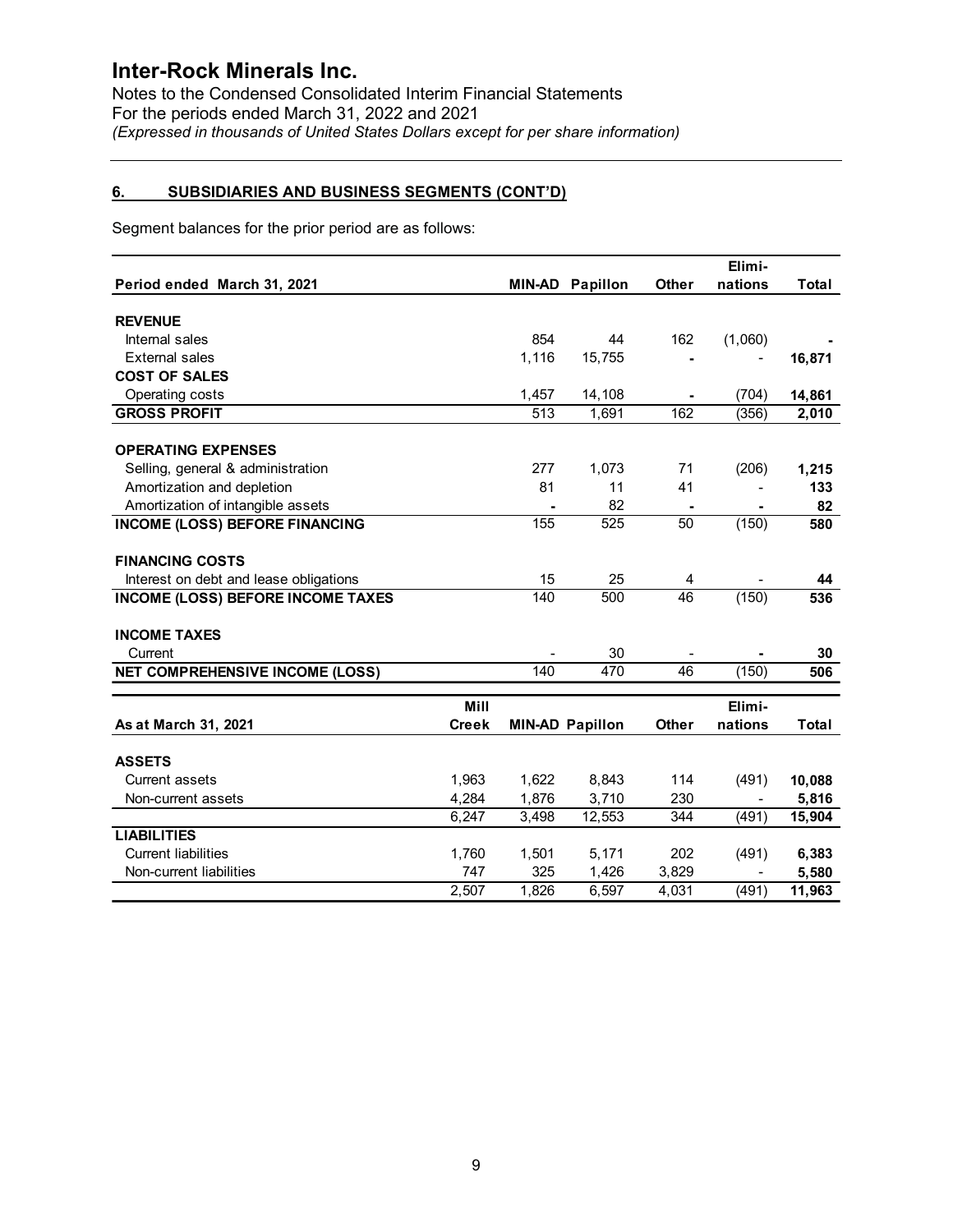Notes to the Condensed Consolidated Interim Financial Statements For the periods ended March 31, 2022 and 2021 (Expressed in thousands of United States Dollars except for per share information)

## 7. INVENTORIES

|                               | March 31. | December 31, |
|-------------------------------|-----------|--------------|
|                               | 2022      | 2021         |
|                               |           |              |
| Raw materials and consumables | 500       | 424          |
| Finished goods                | 1,738     | 1,200        |
| Total inventories             | 2,238     | 1,624        |

## 8. PROPERTIES, PLANT AND EQUIPMENT

| Notes to the Condensed Consolidated Interim Financial Statements<br>For the periods ended March 31, 2022 and 2021 |                      |                          |                                                 |                                                |                             |        |                          |
|-------------------------------------------------------------------------------------------------------------------|----------------------|--------------------------|-------------------------------------------------|------------------------------------------------|-----------------------------|--------|--------------------------|
| (Expressed in thousands of United States Dollars except for per share information)                                |                      |                          |                                                 |                                                |                             |        |                          |
| 7.<br><b>INVENTORIES</b>                                                                                          |                      |                          |                                                 |                                                |                             |        |                          |
|                                                                                                                   |                      |                          |                                                 |                                                | March 31,                   |        | December 31,             |
|                                                                                                                   |                      |                          |                                                 |                                                | 2022                        |        | 2021                     |
|                                                                                                                   |                      |                          |                                                 |                                                | \$                          |        | $\overline{\mathcal{S}}$ |
| Raw materials and consumables                                                                                     |                      |                          |                                                 |                                                | 500                         |        | 424                      |
| Finished goods                                                                                                    |                      |                          |                                                 |                                                | 1,738                       |        | 1,200                    |
| Total inventories                                                                                                 |                      |                          |                                                 |                                                | 2,238                       |        | 1,624                    |
| Cost                                                                                                              | Land                 | <b>Dolomite</b>          | <b>Plant and</b><br><b>Properties Equipment</b> | <b>Right of</b><br><b>Use</b><br><b>Assets</b> | <b>Vehicles Spare Parts</b> |        | Total                    |
| Balance, December 31, 2020<br>Transferred to assets classified                                                    | 515                  | 2,051                    | 14,111                                          | 2,838                                          | 490                         | 328    | 20,333                   |
| as held for sale                                                                                                  | (515)                | (297)                    | (5,024)                                         | (1, 413)                                       | (207)                       | (73)   | (7, 529)                 |
| Additions in the year                                                                                             |                      | $\overline{\phantom{a}}$ | 328                                             | 110                                            |                             | 19     | 457                      |
| Disposals in the year                                                                                             | $\blacksquare$       |                          |                                                 |                                                |                             |        |                          |
| Balance, December 31, 2021                                                                                        | $\blacksquare$       | 1,754                    | 9,415                                           | 1,535                                          | 283                         | 274    | 13,261                   |
| Additions in the year                                                                                             |                      |                          | 144                                             |                                                |                             | $30\,$ | 174                      |
| Disposals in the year                                                                                             | $\blacksquare$       | $\overline{\phantom{a}}$ | $\blacksquare$                                  | $\sim$                                         | $\sim$                      | $\sim$ |                          |
| Balance, March 31, 2022                                                                                           | $\ddot{\phantom{a}}$ | 1,754                    | 9,559                                           | 1,535                                          | 283                         | 304    | 13,435                   |
|                                                                                                                   |                      |                          |                                                 | <b>Right of</b>                                |                             |        |                          |
| <b>Accumulated Amortization</b>                                                                                   |                      | <b>Dolomite</b>          | <b>Plant and</b>                                | <b>Use</b>                                     |                             |        |                          |
| and Depletion                                                                                                     | Land                 |                          | <b>Properties Equipment</b>                     | <b>Assets</b>                                  | <b>Vehicles Spare Parts</b> |        | Total                    |
| Balance, December 31, 2020<br>Transferred to assets classified                                                    |                      | (1, 352)                 | (10, 768)                                       | (1, 411)                                       | (405)                       |        | (13, 936)                |
| as held for sale                                                                                                  |                      | 117                      | 2,418                                           | 875                                            | 156                         |        | 3,566                    |
| Additions in the year                                                                                             |                      | (37)                     | (166)                                           | (309)                                          | (25)                        |        | (537)                    |
| Disposals in the year                                                                                             |                      |                          |                                                 |                                                |                             |        |                          |

|                                                                |                | <b>Dolomite</b> | <b>Plant and</b>            | <b>Right of</b><br><b>Use</b> |                             |                          |              |
|----------------------------------------------------------------|----------------|-----------------|-----------------------------|-------------------------------|-----------------------------|--------------------------|--------------|
| Cost                                                           | Land           |                 | <b>Properties Equipment</b> | <b>Assets</b>                 | <b>Vehicles Spare Parts</b> |                          | <b>Total</b> |
| Balance, December 31, 2020<br>Transferred to assets classified | 515            | 2,051           | 14,111                      | 2,838                         | 490                         | 328                      | 20,333       |
| as held for sale                                               | (515)          | (297)           | (5,024)                     | (1, 413)                      | (207)                       | (73)                     | (7, 529)     |
| Additions in the year                                          |                |                 | 328                         | 110                           |                             | 19                       | 457          |
| Disposals in the year                                          |                |                 |                             |                               |                             |                          |              |
| Balance, December 31, 2021                                     | $\blacksquare$ | 1,754           | 9,415                       | 1,535                         | 283                         | 274                      | 13,261       |
| Additions in the year                                          |                |                 | 144                         |                               |                             | 30                       | 174          |
| Disposals in the year                                          |                |                 |                             | $\blacksquare$                | $\blacksquare$              | $\sim$                   |              |
| Balance, March 31, 2022                                        | $\blacksquare$ | 1,754           | 9,559                       | 1,535                         | 283                         | 304                      | 13,435       |
|                                                                |                |                 |                             |                               |                             |                          |              |
|                                                                |                |                 |                             | <b>Right of</b>               |                             |                          |              |
| <b>Accumulated Amortization</b>                                |                | <b>Dolomite</b> | <b>Plant and</b>            | <b>Use</b>                    |                             |                          |              |
| and Depletion                                                  | Land           |                 | <b>Properties Equipment</b> | <b>Assets</b>                 | <b>Vehicles Spare Parts</b> |                          | Total        |
| Balance, December 31, 2020                                     |                | (1, 352)        | (10, 768)                   | (1, 411)                      | (405)                       | $\blacksquare$           | (13, 936)    |
| Transferred to assets classified                               |                |                 |                             |                               |                             |                          |              |
| as held for sale                                               |                | 117             | 2,418                       | 875                           | 156                         |                          | 3,566        |
| Additions in the year                                          |                | (37)            | (166)                       | (309)                         | (25)                        | $\blacksquare$           | (537)        |
| Disposals in the year                                          |                | $\blacksquare$  |                             | $\blacksquare$                | $\blacksquare$              | $\overline{\phantom{0}}$ |              |
| Balance, December 31, 2021                                     | $\blacksquare$ | (1, 272)        | (8,516)                     | (845)                         | (274)                       | $\blacksquare$           | (10, 907)    |
| Additions in the year                                          |                | (9)             | (50)                        | (79)                          | (2)                         |                          | (140)        |
| Disposals in the year                                          |                | L.              | $\overline{a}$              | $\blacksquare$                |                             |                          |              |
| Balance, March 31, 2022                                        |                | (1, 281)        | (8, 566)                    | (924)                         | (276)                       |                          | (11, 047)    |
| <b>Net Book Value</b>                                          |                |                 |                             |                               |                             |                          |              |
|                                                                | $\blacksquare$ | 482             | 899                         | 690                           | 9                           | 274                      | 2,354        |
| As at December 31, 2021                                        |                | 473             | 993                         | 611                           | $\overline{7}$              | 304                      | 2,388        |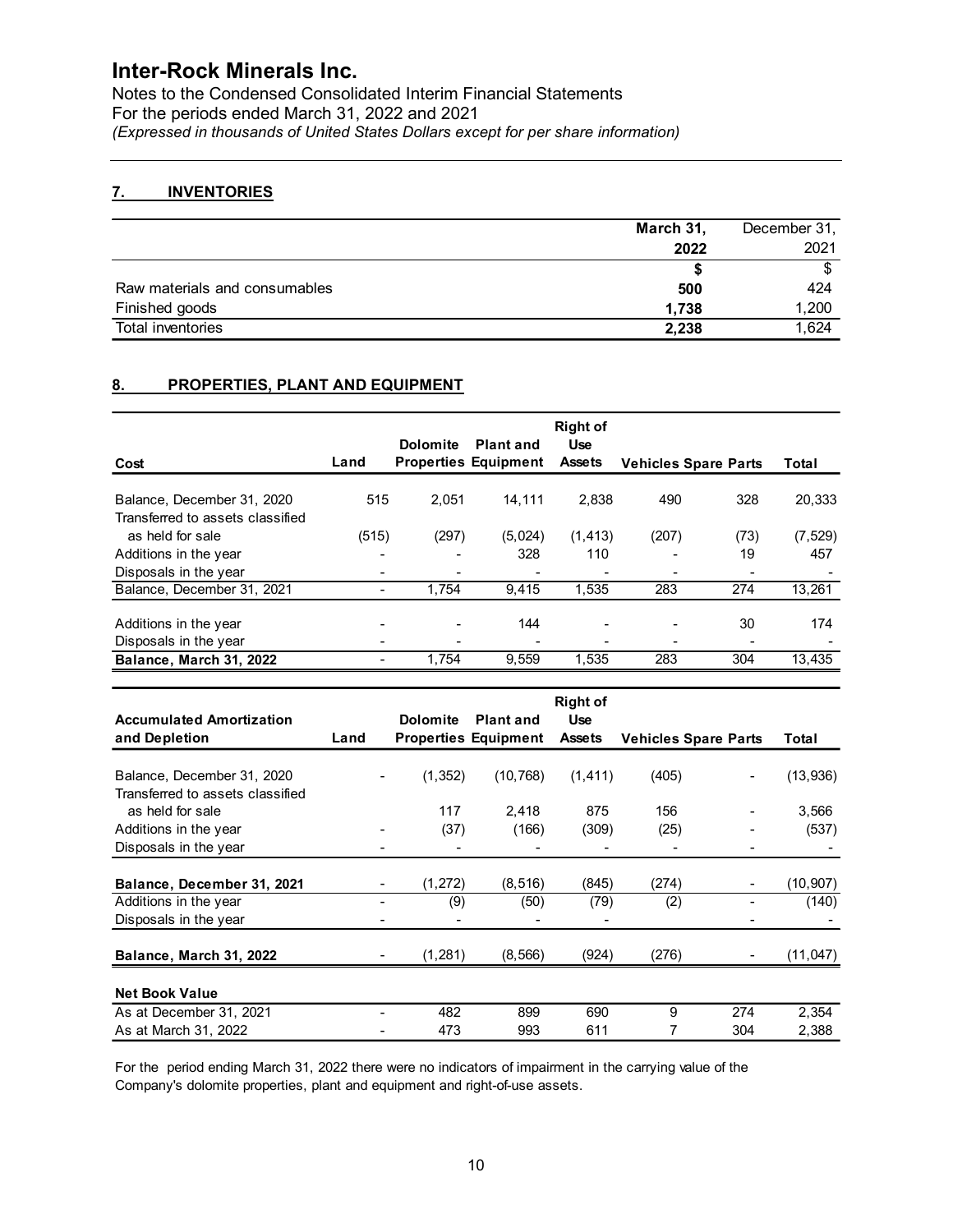## 9. INTANGIBLE ASSETS AND GOODWILL

| <b>Inter-Rock Minerals Inc.</b><br>Notes to the Condensed Consolidated Interim Financial Statements<br>For the periods ended March 31, 2022 and 2021<br>(Expressed in thousands of United States Dollars except for per share information) |               |                     |         |              |               |          |
|--------------------------------------------------------------------------------------------------------------------------------------------------------------------------------------------------------------------------------------------|---------------|---------------------|---------|--------------|---------------|----------|
| 9.<br><b>INTANGIBLE ASSETS AND GOODWILL</b>                                                                                                                                                                                                |               |                     |         |              |               |          |
|                                                                                                                                                                                                                                            |               |                     |         |              |               |          |
| Intangible assets and goodwill comprise the following:                                                                                                                                                                                     |               |                     |         |              |               |          |
|                                                                                                                                                                                                                                            | Customer      | <b>Distribution</b> | Non-    |              |               |          |
|                                                                                                                                                                                                                                            | relationships | rights              | compete | <b>Brand</b> | Total         |          |
|                                                                                                                                                                                                                                            | (a)           | (b)                 | (c)     | (d)          | Intangibles   | Goodwill |
|                                                                                                                                                                                                                                            | \$            | \$                  | \$      | \$           | \$            | \$       |
| Balance December 31, 2020                                                                                                                                                                                                                  | 969           | 676                 |         | 46           | 1,691         | 1,808    |
| Less: amortization                                                                                                                                                                                                                         | (185)         | (127)               | (3)     | (11)         | (326)         |          |
| Balance December 31, 2021                                                                                                                                                                                                                  | 784           | 549                 |         | 35           | 1,368         | 1,808    |
| Less: amortization<br>Balance, March 31, 2022                                                                                                                                                                                              | (47)<br>737   | (32)<br>517         |         | (2)<br>33    | (81)<br>1,287 | 1,808    |

- a) Customer relationships, which are long-standing relationships with many specialty feed ingredient suppliers, toll manufacturers and customers in the dairy industry.
- b) Distribution rights, which are exclusive rights of the Company to produce and distribute specialty feed ingredients to the dairy industry.
- c) Non-compete arrangements, which serve to protect the Company's sensitive and confidential information. These agreements may apply to employees as well as any person or company that interacts with the business and encounters confidential information. The agreements have to be reasonable in scope and duration in order to be upheld in court.
- d) Brand, where the value of a brand is determined by the consumers' perception of the brand. Positive brand equity is achieved when consumers are willing to pay more for a product with a recognizable brand name than they would pay for a generic version of the product.

Goodwill is measured as the fair value of consideration paid less the fair value of the net assets acquired and liabilities assumed on the acquisition date. Goodwill is tested at least annually for impairment or more frequently when impairment indicators are identified. In accordance with IAS 36, if some or all of the goodwill allocated to a cash-generating unit was acquired in a business combination during the current annual period, that unit shall be tested for impairment before the end of the current annual period.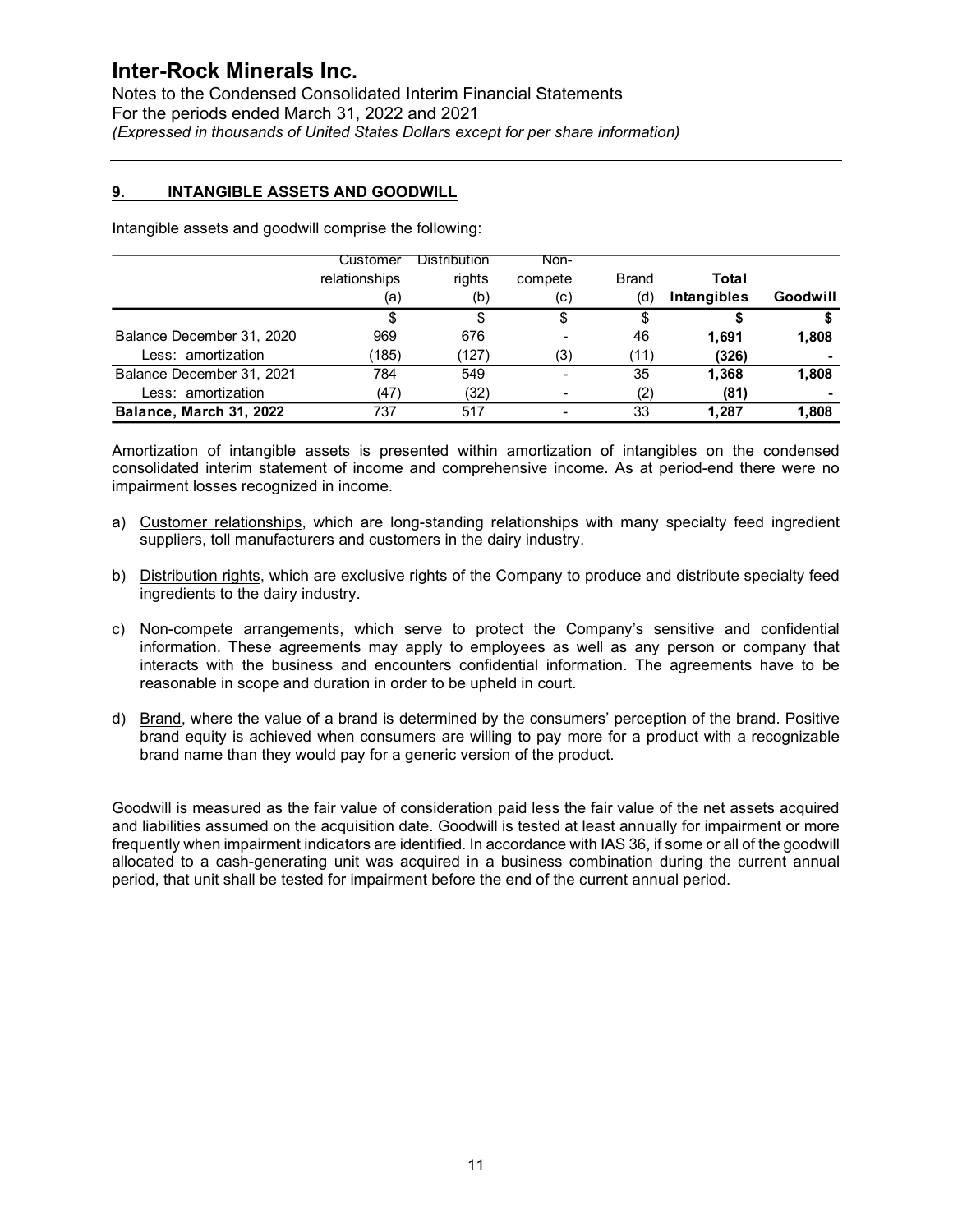Notes to the Condensed Consolidated Interim Financial Statements For the periods ended March 31, 2022 and 2021 (Expressed in thousands of United States Dollars except for per share information)

## 10. DEBT

| March 31, | December 31,                                                                         |
|-----------|--------------------------------------------------------------------------------------|
| 2022      | 2021                                                                                 |
| S         | \$                                                                                   |
|           |                                                                                      |
|           | 498                                                                                  |
|           | 922                                                                                  |
| 867       | 1,067                                                                                |
| 24        | 1,398                                                                                |
|           | (2, 289)                                                                             |
| 891       | 1,596                                                                                |
|           |                                                                                      |
|           | (1, 298)                                                                             |
|           | (18)                                                                                 |
| 76        | 280                                                                                  |
|           | Bank debt and equipment purchase financings comprise the following:<br>(800)<br>(15) |

#### Debt facilities

(i) \$500 Revolving Credit Facility – a one-year, secured revolving credit facility ("RC") in the amount of the lesser of \$500 or 75% of accounts receivable at MIN-AD, bearing interest at the U.S. bank prime rate plus 1.00% per annum. The \$498 RC was amended to remove Mill Creek as a borrower, leaving MIN-AD as the sole borrower. The amendment required a repayment of at least \$100 be made within 30 days of closing the sale of Mill Creek. A repayment of \$498 was made on March 9, 2022 with a portion of Mill Creek sales proceeds. At March 31, 2022, \$Nil (March 31, 2021 - \$460) was outstanding under the RC facility. In addition, the borrowing base calculation for the revolving credit facility was amended so that advances under the line are capped at 50% of MIN-AD's account receivables plus 75% of inventory.

The facility is secured by the assets of MIN-AD and is guaranteed by both the Company and its subsidiary Secret Pass Gold Inc. The facility contains certain covenants that limit, among other things, the ability of MIN-AD to incur new indebtedness, sell material assets and make acquisitions. There is also a requirement to maintain a minimum debt service cover ratio ("DSCR"). The DSCR is calculated at period end based on the consolidated results of the Company.

(ii) In accordance with the terms of the Mill Creek sale agreement, the Mill Creek term loan and Mill Creek Volvo equipment term loans were repaid in full on February 9, 2022 with a portion of the Mill Creek sale proceeds.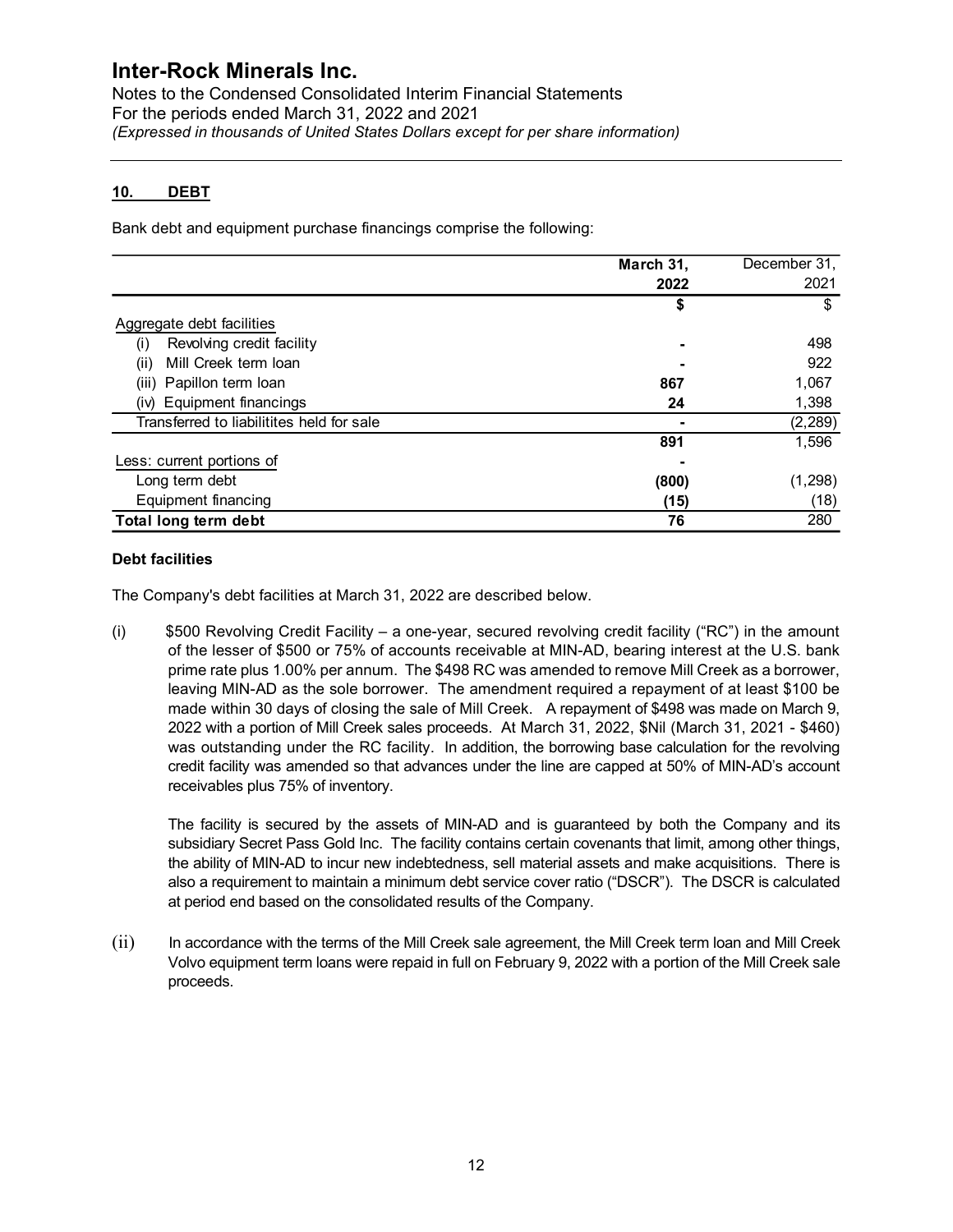Notes to the Condensed Consolidated Interim Financial Statements For the periods ended March 31, 2022 and 2021 (Expressed in thousands of United States Dollars except for per share information)

## 10. DEBT (CONT'D)

(iii) \$4,000 Papillon Term Loan - five year secured term loan bearing interest at a fixed rate of 4.75% per annum. The loan is secured against all the present and future assets of Papillon and Papillon Agricultural LLC, and is guaranteed by the Company and its subsidiaries, Secret Pass Gold Inc. and Papillon. The loan contains various covenants customary for a facility of this nature, including restrictions on new indebtedness, asset dispositions and acquisitions. The loan also contains financial covenants including a minimum DSCR of 1.15 and a requirement that 80% of accounts receivable plus cash must be equal to or greater than the outstanding loan balance. At March 31, 2022, \$800 (March 31, 2021 - \$800) was recorded as the current portion of long term debt and the balance of \$67 (March 31, 2021- \$867) was recorded as long term debt.

At March 31, 2022, the Company was in compliance with all bank debt covenant requirements.

## 11. LEASE OBLIGATIONS

|     | MIN-AD Vehicle loans – the company finances the purchase of company vehicles for use by a<br>(iv)<br>number of employees. The total amount outstanding under these facilities at March 31, 2022 was<br>\$24 (March 31, 2021 - \$78) of which \$9 (March 31, 2021 - \$35) was current. The loans are<br>secured by the vehicles and the interest rate on the facilities ranges from 5.00% to 5.5% per<br>annum. |    |                   |    |                      |  |
|-----|----------------------------------------------------------------------------------------------------------------------------------------------------------------------------------------------------------------------------------------------------------------------------------------------------------------------------------------------------------------------------------------------------------------|----|-------------------|----|----------------------|--|
| 11. | <b>LEASE OBLIGATIONS</b>                                                                                                                                                                                                                                                                                                                                                                                       |    |                   |    |                      |  |
|     | The Company leases rail cars, and office space. At March 31, 2022, the Company's lease obligations<br>consist of the following:                                                                                                                                                                                                                                                                                |    |                   |    |                      |  |
|     |                                                                                                                                                                                                                                                                                                                                                                                                                |    | March 31,<br>2022 |    | December 31,<br>2021 |  |
|     | Movement in lease obligations:                                                                                                                                                                                                                                                                                                                                                                                 |    |                   |    |                      |  |
|     | Lease obligations, beginning                                                                                                                                                                                                                                                                                                                                                                                   | \$ | 752               | \$ | 1,560                |  |
|     | Additions during the year                                                                                                                                                                                                                                                                                                                                                                                      |    |                   |    | 110                  |  |
|     | Payments during the year                                                                                                                                                                                                                                                                                                                                                                                       |    | (86)              |    | (589)                |  |
|     | Transferred to liabilities held for sale                                                                                                                                                                                                                                                                                                                                                                       |    |                   |    | (329)                |  |
|     | Lease obligations, ending                                                                                                                                                                                                                                                                                                                                                                                      |    | 666               |    | 752                  |  |
|     | Less: current portion                                                                                                                                                                                                                                                                                                                                                                                          |    | (310)             |    | (330)                |  |
|     | Total long term lease obligations                                                                                                                                                                                                                                                                                                                                                                              |    | 356               | \$ | 422                  |  |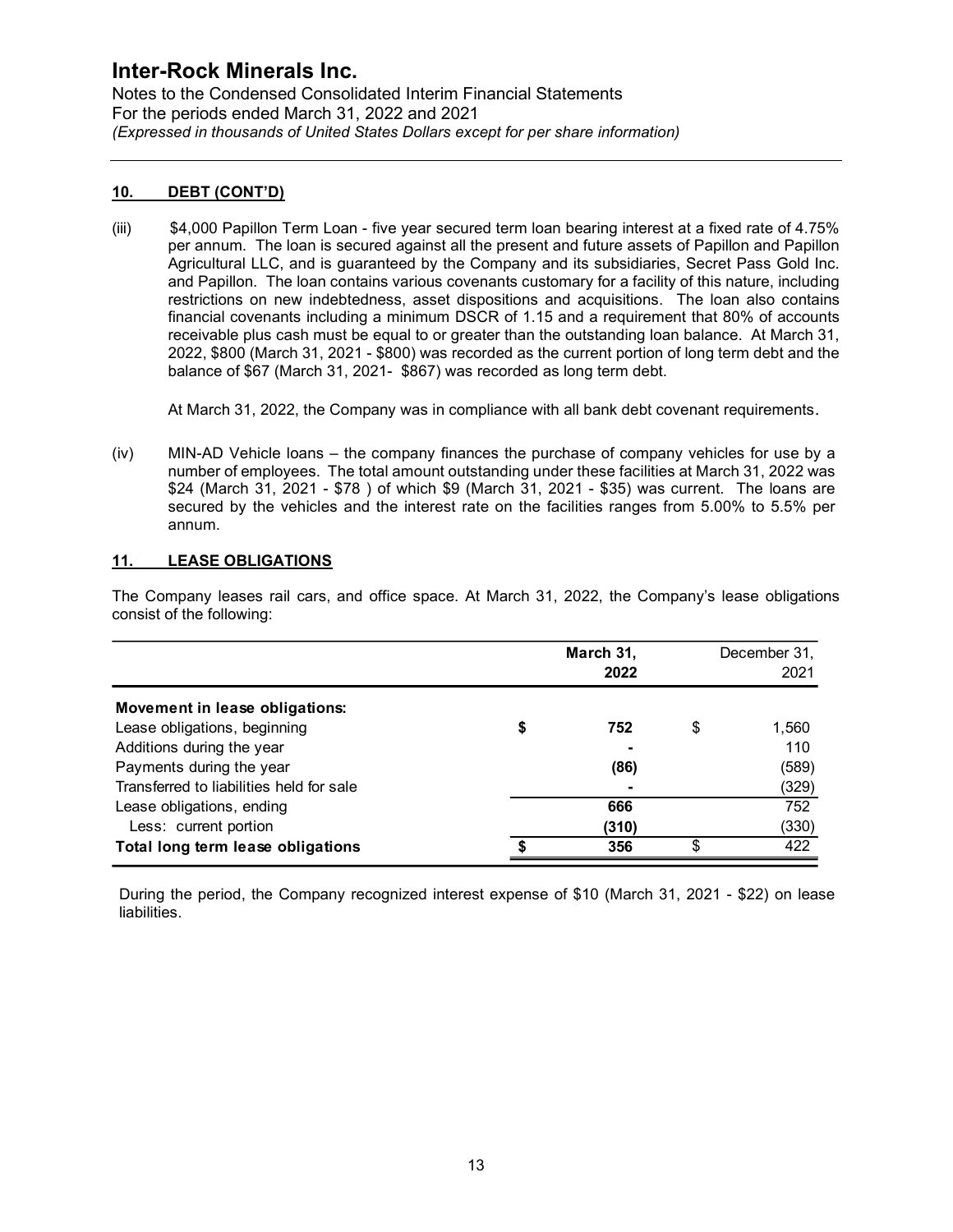Notes to the Condensed Consolidated Interim Financial Statements For the periods ended March 31, 2022 and 2021 (Expressed in thousands of United States Dollars except for per share information)

## 12. ASSET RETIREMENT OBLIGATION

The Company is required to satisfy certain asset retirement obligations including the removal of any equipment and the restoration of the land and premises. This liability is management's estimate of the requirements for restoration and rehabilitation of the Company's MIN-AD dolomite quarrying operations. The Company's liability for reclamation of the property has been discounted to its present value based on an estimate of the Company's pricing in the market to obtain debt.

## 13. SERIES A PREFERRED SHARES

On December 5, 2008, the Company issued 17,136,980 Series A preferred shares ("Preferred Shares") to settle debt and unpaid interest owing to a shareholder in the amount of \$3,417.

Each Preferred Share is entitled to one vote, is redeemable and retractable on demand at a value of \$0.20, pays a non-cumulative quarterly dividend at a rate equivalent to the US prime interest rate, and is convertible into one common share.

There is no certainty of retraction of the Preferred Shares as there is no fixed or determinable date for their retraction nor are any future events defined that would trigger retraction. The shareholder has agreed to waive its right to retract the Preferred Shares for the year ending December 31, 2022, so the liability has been presented in these condensed consolidated interim financial statements as long term. or qualitying operations.<br>
present value based on<br>
and at a value of \$0.20,<br>
ne interest rate, and is<br>
terminable date for their<br>
rerholder has agreed to<br>
0022, so the liability has<br>
mg term.<br>
The number of common<br>
Number **I3.** SERIES A PREFERRED SHARES<br>
Dn December 5, 2008, the Company issued 17,136,980 Series A preferred shares ("Preferred Shares") to<br>
settle debt and unpaid interest owing to a shareholder in the amount of \$3,417.<br>
Each P

## 14. SHARE CAPITAL

The Company is authorized to issue an unlimited number of common shares. The number of common shares issued and outstanding is as follows:

|                                               | Number     | Amount  |
|-----------------------------------------------|------------|---------|
| Balance, March 31, 2022 and December 31, 2021 | 22.303.311 | \$5.791 |

#### Normal Course Issuer Bid

On February 19, 2021, the Company received approval from the TSXV to renew its NCIB to purchase for cancellation up to 1,000,000 common shares, representing 4.4% of the outstanding common shares of the Company. The renewal allowed for the purchase of common shares under the NCIB over the twelve-month period beginning on or about February 25, 2021. The NCIB terminated on February 25, 2022 and has not been renewed. The NCIB terminated upon the earliest of (i) the Company purchasing 1,000,000 common shares, (ii) the Company providing notice of termination of the NCIB and (iii) the date that is 12 months following the commencement of the NCIB.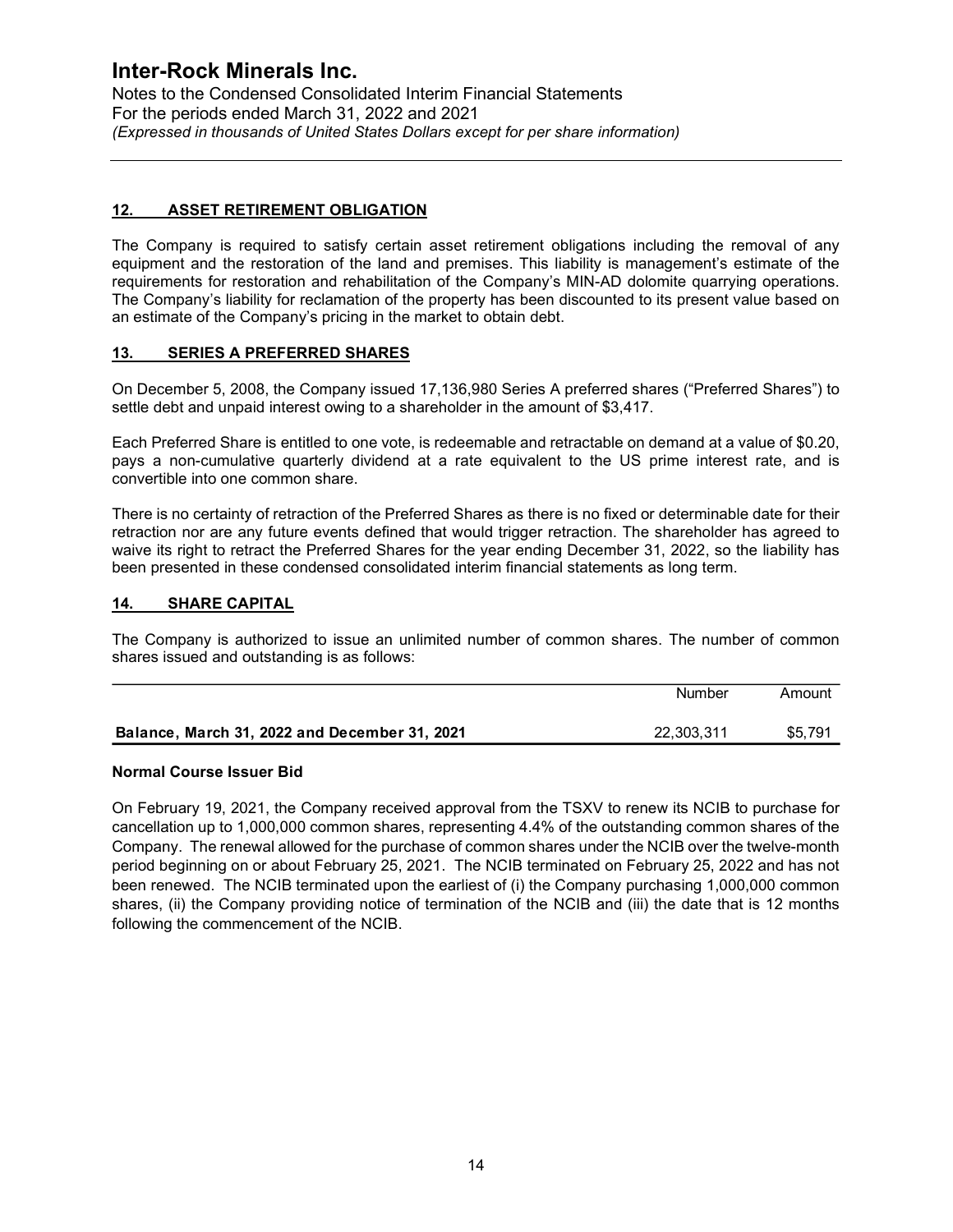Notes to the Condensed Consolidated Interim Financial Statements For the periods ended March 31, 2022 and 2021 (Expressed in thousands of United States Dollars except for per share information)

## 15. INCOME PER SHARE

Basic and diluted income per share have been calculated as follows:

|                                                                                       |                                                                                                                                                                                                                                                                                                                               | March 31,                                                                     | March 31,  |
|---------------------------------------------------------------------------------------|-------------------------------------------------------------------------------------------------------------------------------------------------------------------------------------------------------------------------------------------------------------------------------------------------------------------------------|-------------------------------------------------------------------------------|------------|
|                                                                                       |                                                                                                                                                                                                                                                                                                                               | 2022                                                                          | 2021       |
| Basic income per share                                                                |                                                                                                                                                                                                                                                                                                                               |                                                                               |            |
| Income available to common shares                                                     |                                                                                                                                                                                                                                                                                                                               |                                                                               |            |
|                                                                                       |                                                                                                                                                                                                                                                                                                                               | 840                                                                           | 406        |
| Weighted average common shares (in thousands)                                         |                                                                                                                                                                                                                                                                                                                               | 22,306                                                                        | 22,384     |
|                                                                                       |                                                                                                                                                                                                                                                                                                                               | 0.04                                                                          | 0.02       |
| Diluted income per share                                                              |                                                                                                                                                                                                                                                                                                                               |                                                                               |            |
| Income available to common shares                                                     |                                                                                                                                                                                                                                                                                                                               | 840                                                                           | 406        |
|                                                                                       | Income available to common shares, assuming dilution                                                                                                                                                                                                                                                                          | 840                                                                           | 406        |
| Weighted average common shares outstanding                                            |                                                                                                                                                                                                                                                                                                                               | 22,306                                                                        | 22,384     |
| Preferred shares converted to common shares                                           |                                                                                                                                                                                                                                                                                                                               | 17,137                                                                        | 17,137     |
|                                                                                       | Adjusted weighted average common shares outstanding                                                                                                                                                                                                                                                                           | 39,443                                                                        | 39,521     |
|                                                                                       |                                                                                                                                                                                                                                                                                                                               | 0.02                                                                          | 0.01       |
|                                                                                       |                                                                                                                                                                                                                                                                                                                               | of the conversion of Preferred Shares is 17,136,980 additional common shares. |            |
| <b>INCOME TAXES</b><br><u>16.</u><br>benefit has not been recorded expire as follows: | At March 31, 2022, the Company had Canadian tax losses which are not recognized as deferred tax assets.<br>The Company recognizes the tax benefit of the tax losses only to the extent of anticipated future Canadian<br>taxable income that can be reduced by tax losses. The gross amount of the tax losses for which a tax |                                                                               |            |
| Incurred                                                                              | Expires                                                                                                                                                                                                                                                                                                                       |                                                                               | Amount     |
|                                                                                       |                                                                                                                                                                                                                                                                                                                               |                                                                               | C\$        |
| 2007<br>2008                                                                          | 2027                                                                                                                                                                                                                                                                                                                          |                                                                               | 464        |
| 2009                                                                                  | 2028<br>2029                                                                                                                                                                                                                                                                                                                  |                                                                               | 377<br>262 |
| 2010                                                                                  |                                                                                                                                                                                                                                                                                                                               |                                                                               |            |
| 2011                                                                                  | 2030<br>2031                                                                                                                                                                                                                                                                                                                  |                                                                               | 319<br>328 |

#### 16. INCOME TAXES

| Diluted income per share<br>Income available to common shares |                                                                                                                                                                                                                    | 840    | 406       |
|---------------------------------------------------------------|--------------------------------------------------------------------------------------------------------------------------------------------------------------------------------------------------------------------|--------|-----------|
|                                                               | Income available to common shares, assuming dilution                                                                                                                                                               | 840    | 406       |
|                                                               |                                                                                                                                                                                                                    |        |           |
| Weighted average common shares outstanding                    |                                                                                                                                                                                                                    | 22,306 | 22,384    |
| Preferred shares converted to common shares                   |                                                                                                                                                                                                                    | 17,137 | 17,137    |
|                                                               | Adjusted weighted average common shares outstanding                                                                                                                                                                | 39,443 | 39,521    |
|                                                               |                                                                                                                                                                                                                    | 0.02   | 0.01      |
| <b>INCOME TAXES</b><br><u>16.</u>                             | of the conversion of Preferred Shares is 17,136,980 additional common shares.<br>At March 31, 2022, the Company had Canadian tax losses which are not recognized as deferred tax assets.                           |        |           |
|                                                               | The Company recognizes the tax benefit of the tax losses only to the extent of anticipated future Canadian<br>taxable income that can be reduced by tax losses. The gross amount of the tax losses for which a tax |        |           |
| benefit has not been recorded expire as follows:              |                                                                                                                                                                                                                    |        |           |
| Incurred                                                      | Expires                                                                                                                                                                                                            |        | Amount    |
|                                                               |                                                                                                                                                                                                                    |        | C\$       |
| 2007                                                          | 2027                                                                                                                                                                                                               |        | 464       |
| 2008                                                          | 2028                                                                                                                                                                                                               |        | 377       |
| 2009                                                          | 2029                                                                                                                                                                                                               |        | 262       |
| 2010                                                          | 2030                                                                                                                                                                                                               |        | 319       |
| 2011                                                          | 2031                                                                                                                                                                                                               |        | 328       |
| 2012                                                          | 2032                                                                                                                                                                                                               |        | 303       |
| 2013                                                          | 2033                                                                                                                                                                                                               |        | 249       |
| 2014                                                          | 2034                                                                                                                                                                                                               |        | 169       |
| 2015                                                          | 2035                                                                                                                                                                                                               |        | 166       |
| 2016                                                          | 2036                                                                                                                                                                                                               |        | 199       |
| 2017                                                          | 2037                                                                                                                                                                                                               |        | 262       |
| 2018                                                          | 2038                                                                                                                                                                                                               |        | 116       |
| 2019                                                          | 2039                                                                                                                                                                                                               |        | 145       |
| 2020<br>2021                                                  | 2040<br>2041                                                                                                                                                                                                       |        | 50<br>162 |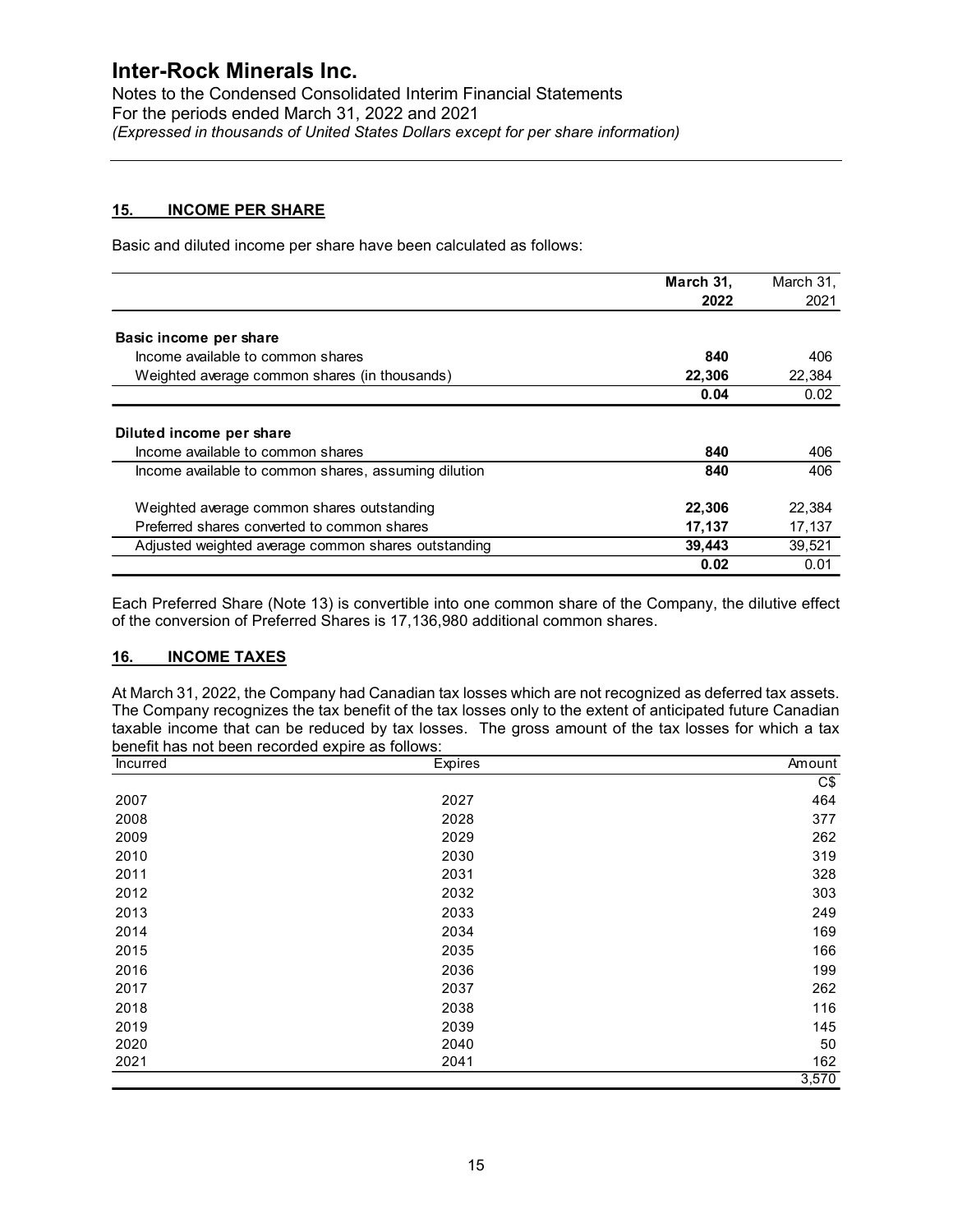Notes to the Condensed Consolidated Interim Financial Statements For the periods ended March 31, 2022 and 2021 (Expressed in thousands of United States Dollars except for per share information)

## 17. RELATED PARTY TRANSACTIONS

#### Key management remuneration

The Company's related parties as defined by IAS 24, Related Party Disclosures, include the key management of the Company and its subsidiaries. Key management includes directors, the Chief Executive Officer ("CEO"), the Chief Financial Officer ("CFO"), the Vice-President of Operations and the President of Papillon.

The compensation paid to key management for services is shown below:

|                                                                      | March 31<br>2022 | March 31,<br>2021 |
|----------------------------------------------------------------------|------------------|-------------------|
|                                                                      |                  |                   |
| Short term benefits including salaries, consulting and director fees | 490              | 235               |

## 18. REVENUE SUPPLEMENTAL INFORMATION

The Company's revenue by type is broken down as follows in the condensed consolidated interim statements of income and comprehensive income.

|                   | March 31, | March 31, |
|-------------------|-----------|-----------|
|                   | 2022      | 2021      |
|                   |           |           |
| MIN-AD            |           |           |
| Dolomite sales    | 736       | 774       |
| Freight charges   | 286       | 294       |
| Fuel charges      | 95        | 48        |
|                   | 1,117     | 1,116     |
| Papillon          |           |           |
| Animal feed sales | 15,624    | 15,526    |
| Freight charges   | 812       | 229       |
|                   | 17,553    | 16,871    |